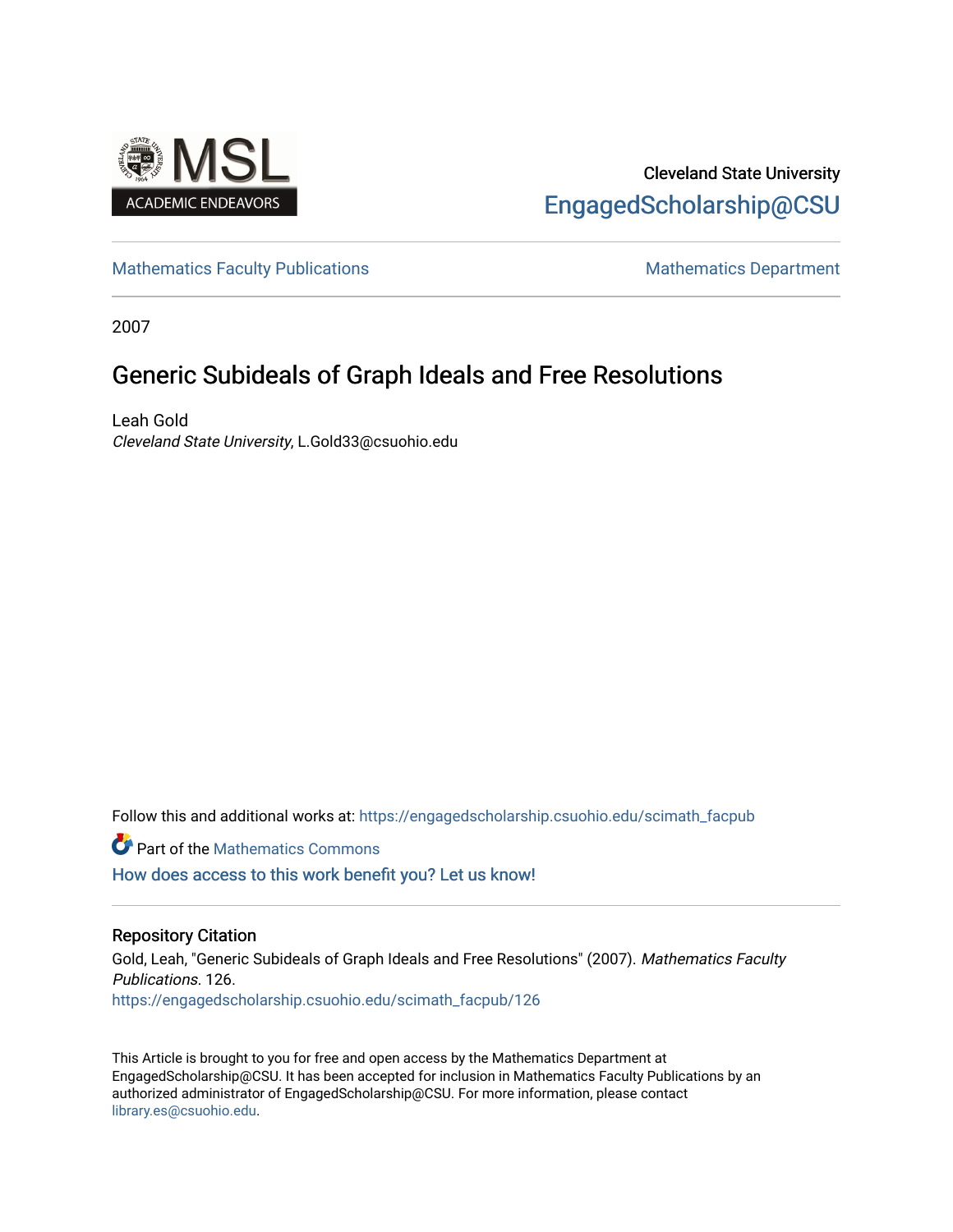**ROCKY MOUNTAIN** JOURNAL OF MATHEMATICS<br>Volume 37, Number 2, 2007

### **GENERIC SUBIDEALS OF GRAPH IDEALS AND FREE RESOLUTIONS**

#### LEAH GOLD

ABSTRACT. For a graph of an *n*-cycle Δ with Alexander dual  $\Delta^*$ , we study the free resolution of a subideal  $G(n)$ of the Stanley-Reisner ideal  $I_{\Delta^*}$ . We prove that if  $G(n)$ <br>is generated by 3 generic elements of  $I_{\Delta^*}$  then the second is generated by 3 generic elements of  $I_{\Delta^*}$ , then the second<br>syzygy module of  $G(n)$  is isomorphic to the second syzygy syzygy module of  $G(n)$  is isomorphic to the second syzygy module of  $(x_1, x_2, \ldots, x_n)$ . A result of Bruns shows that there is always a 3-generated ideal with this property. We show that it can be chosen to have a particularly nice form.

**1. Introduction and background.** Let  $\Delta$  be a cycle and  $\Delta^*$  its Alexander dual. The Stanley-Reisner ideals of such graphs and their free resolutions have been studied by many people, such as in [**1, 2, 8, 9, 15, 16**. In this paper we study the free resolution of a subideal  $G(n)$ of  $I_{\Delta^*}$  consisting of three generic elements of  $I_{\Delta^*}$ . The study of these ideals led to the following observation, which is our main theorem.

**Theorem 1.** Let  $G(n)$  be as above and let  $Syz<sub>2</sub>(G(n))$  be the module *of second syzygies. Then the resolution of*  $Syz<sub>2</sub>(G(n))$  *is the same as that of*  $Syz_2((x_1, x_2, \ldots, x_n))$ *.* 

That is to say, the tails of the resolutions, i.e., the modules and maps in the later part of the complexes, of the ideals  $G(n)$  and  $(x_1, x_2, \ldots, x_n)$  are identical. For example, in five variables the three generators of  $G(5)$  are  $\alpha = r_1cde + r_2ade + r_3abe + r_4bcd + r_5abc$ ,  $\beta = s_1cde + s_2ade + s_3abe + s_4bcd + s_5abc$ , and  $\gamma = t_1cde + t_2ade +$  $t_3$ abe +  $t_4$ bcd +  $t_5$ abc. The minimal free resolution of  $G(5)$  looks like

$$
0 \longrightarrow R \xrightarrow{d_5} R^5 \xrightarrow{d_4} R^{10} \xrightarrow{\varphi_3} R^8 \xrightarrow{\varphi_2} R^3 \xrightarrow{\varphi_1} R
$$

where the maps  $d_4$  and  $d_5$  are exactly the same as the ones for the resolution of  $(a, b, c, d, e)$ .

The author is partially supported by an NSF-VIGRE postdoctoral fellowship. Received by the editors on July 12, 2004, and in revised form on Sept. 13, 2004.

Copyright C 2007 Rocky Mountain Mathematics Consortium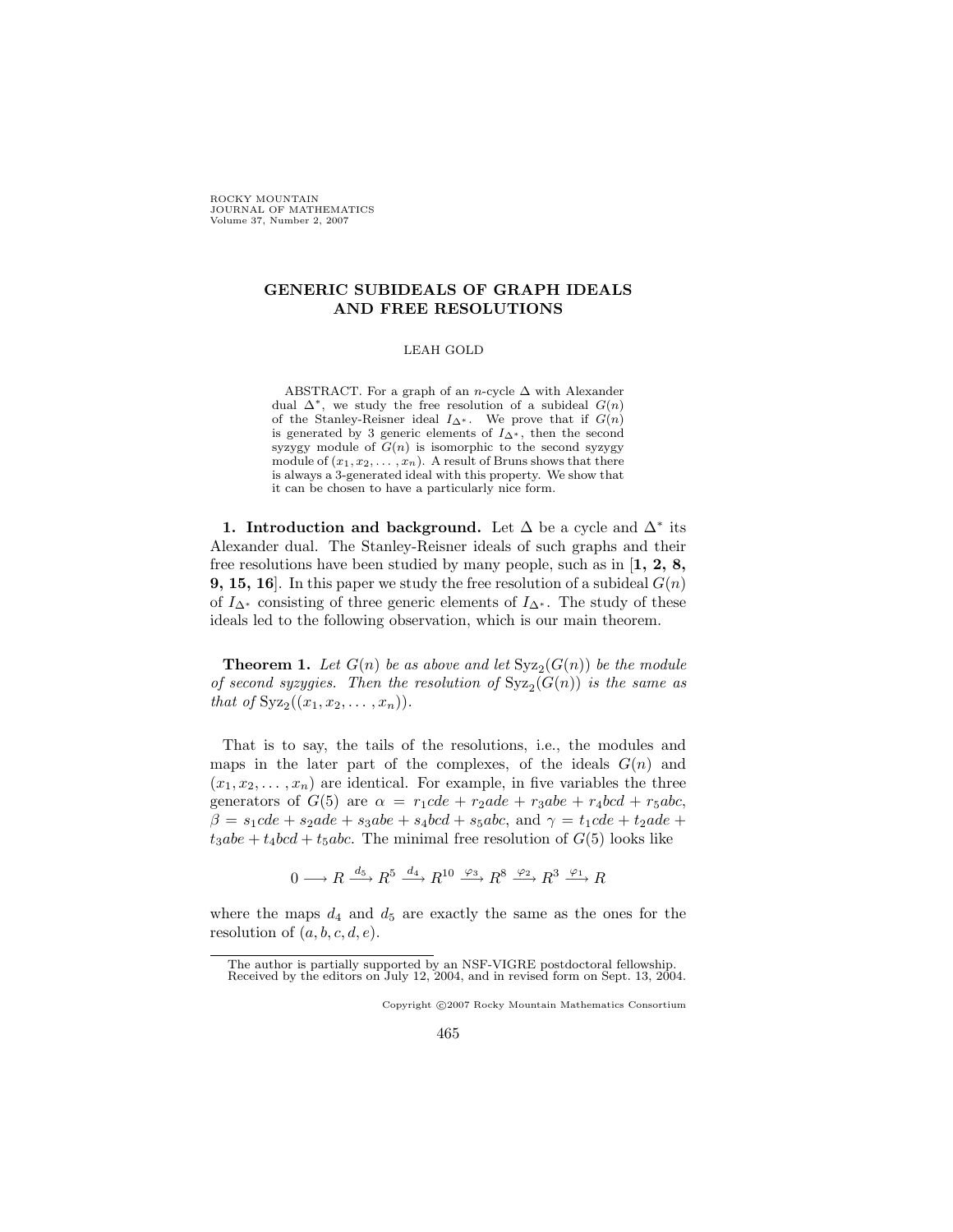A result of Bruns [**3**] shows that for any ideal I and any integer m, there exists a 3-generated ideal  $I'$  such that the resolutions of  $Syz_mI$ and  $\operatorname{Syz}_m(I')$  are identical. A consequence of our study of these graph ideals is that we have found a particularly simple 3-generated ideal related to the Koszul complex on the ideal of variables.

**1.1 Criterion for exactness.** If  $\mathcal F$  is a complex of finitely generated free modules over a Noetherian ring, the necessary and sufficient conditions for exactness are given by the following result due to Buchsbaum and Eisenbud [**6**].

Let  $\varphi$  be a matrix of rank r. Define  $I(\varphi) = I_r(\varphi)$  to be the ideal generated by the  $r \times r$  minors of  $\varphi$ .

**Theorem 2** (Buchsbaum, Eisenbud). *Let* R *be a Noetherian ring. A complex*

$$
\mathcal{F}: 0 \longrightarrow F_n \xrightarrow{\varphi_n} F_{n-1} \xrightarrow{\varphi_{n-1}} \cdots \xrightarrow{\varphi_2} F_1 \xrightarrow{\varphi_1} F_0
$$

*of finitely generated free* R*-modules is exact if and only if for all*  $k = 1, 2, \ldots, n$ 

- (1) rank  $(\varphi_k)$  + rank  $(\varphi_{k+1})$  = rank  $(F_k)$ *, and*
- (2) depth  $(I(\varphi_k)) \geq k$ .

Note, for any complex rank  $(\varphi_k)$  + rank  $(\varphi_{k+1}) \leq \text{rank}(F_k)$ . Hence Condition (1) asserts equality.

Recall that depth  $(I)$  is the length of a maximal R-sequence contained in I. In general, the depth of an ideal is less than or equal to its codimension. In the case of a polynomial ring, the depth of an ideal is equal to its codimension, and the codimension of an ideal is equal to the codimension of its radical. Hence, we may restate Condition (2) as codim  $(\text{rad} (I(\varphi_k))) \geq k$ .

**1.2 Buchsbaum-Eisenbud structure theorem.** In 1974 Buchsbaum and Eisenbud published a paper containing some structure theorems for finite free resolutions [**7**]. The structure theorems were further explained and slightly generalized in papers by Eagon and Northcott [**10**], and Bruns [**4**]. The assumptions they made may be relaxed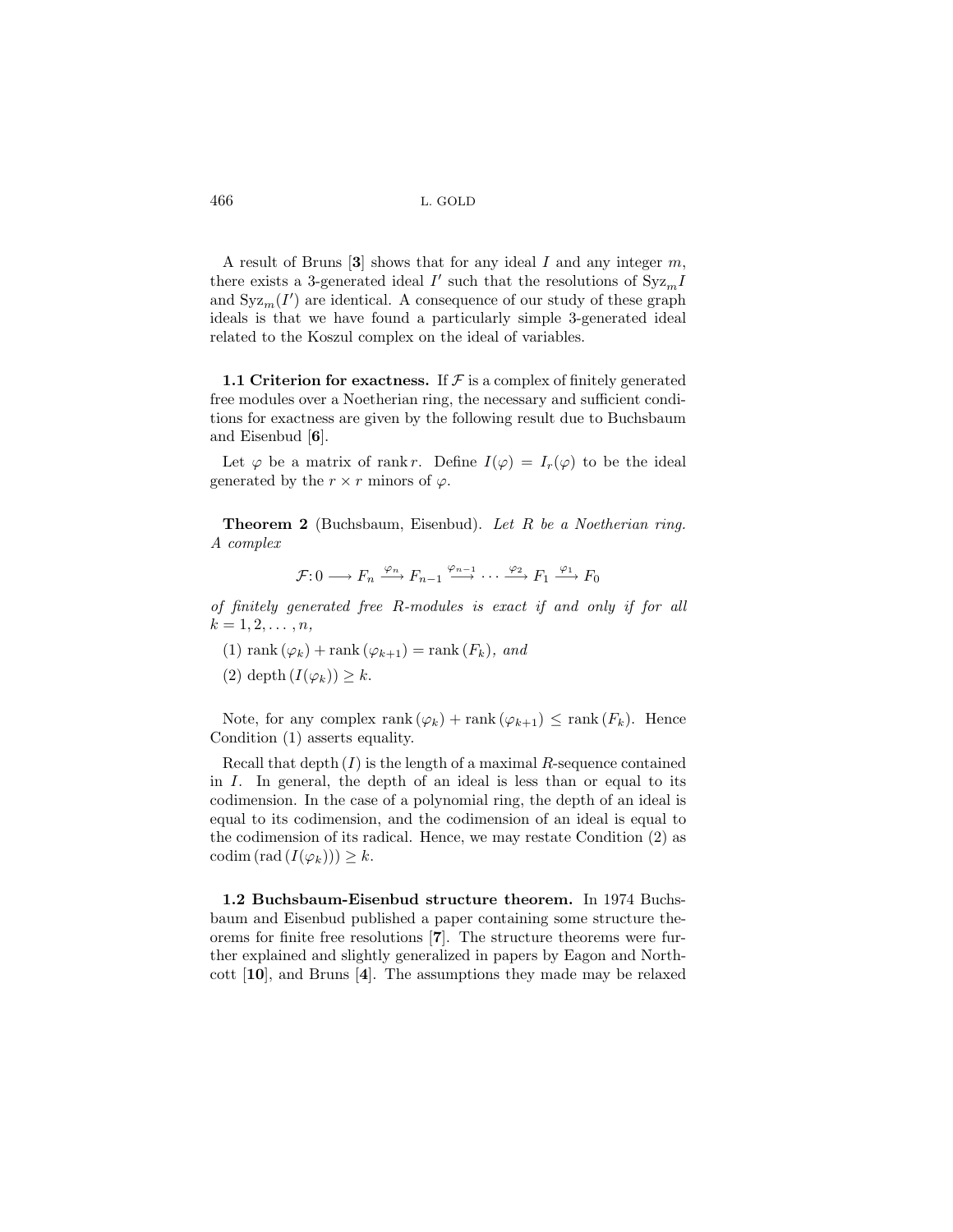in the case when  $R$  is an integral domain. Since we are working over an integral domain, we state the structure theorem for this case.

**Definition 3.** Let  $A = (a_{i,j})$  be a  $p \times q$  matrix, and let  $\nu$  be a non-negative integer. We say that A *factorizes completely* if there exist elements  $u_1, \ldots, u_p$  and  $v_1, \ldots, v_q$  of R such that  $a_{i,j} = u_i v_j$  for all i and j. When A is a row matrix, that is, when  $p = 1$ , we say that the complete factorization  $u_1 = 1$  and  $v_j = a_{1,j}$  is the *canonical complete factorization*.

The entries of  $\wedge^{\nu}A$  are the  $\nu \times \nu$  minors of the matrix A. If  $J = \{j_1, \ldots, j_\nu\}$  with  $1 \le j_1 < j_2 < \cdots < j_\nu \le p$  and  $K = \{k_1, \ldots, k_\nu\}$ with  $1 \leq k_1 < k_2 < \cdots < k_{\nu} \leq q$ , then

$$
\left(\bigwedge\nolimits^{\nu} A\right)_{J,K} = \det \begin{pmatrix} a_{j_1,k_1} & a_{j_1,k_2} & \cdots & a_{j_1,k_{\nu}} \\ a_{j_2,k_1} & a_{j_2,k_2} & \cdots & a_{j_2,k_{\nu}} \\ \vdots & \vdots & \ddots & \vdots \\ a_{j_{\nu},k_1} & a_{j_{\nu},k_2} & \cdots & a_{j_{\nu},k_{\nu}} \end{pmatrix}.
$$

Now let B be a  $q \times t$  matrix. Let  $\mu$  and  $\nu$  be non-negative integers such that  $\mu + \nu = q$ . Assume that  $\wedge^{\mu}A$  and  $\wedge^{\nu}B$  factorize completely. Thus,  $(\wedge^{\mu}A)_{J,K} = u_J v_K$  and  $(\wedge^{\nu}B)_{M,N} = w_M z_N$ .

**Definition 4.** The two factorizations above are said to be *complementary* if, for every  $M$ ,  $w_M = \text{sgn}(M, M')v_{M'}$  where  $M'$  denotes the complement of M in  $\{1, 2, \ldots, q\}.$ 

**Proposition 5** (Eagon, Northcott). Let  $\mu$  = rank (A) and  $\nu$  = rank  $(B)$ *. Suppose that*  $AB = 0$  *with*  $\mu + \nu = q$ *. Assume that there is given a complete factorization of*  $\wedge^{\mu}A$  *and that* codim  $(I_{\mu}(A)) \ge$ 2. Then there is a unique complete factorization of ∧<sup>*v*</sup>B that is *complementary to the given factorization of*  $\wedge^{\mu}A$ *.* 

Using this proposition, Eagon and Northcott reproved the first structure theorem of Buchsbaum and Eisenbud.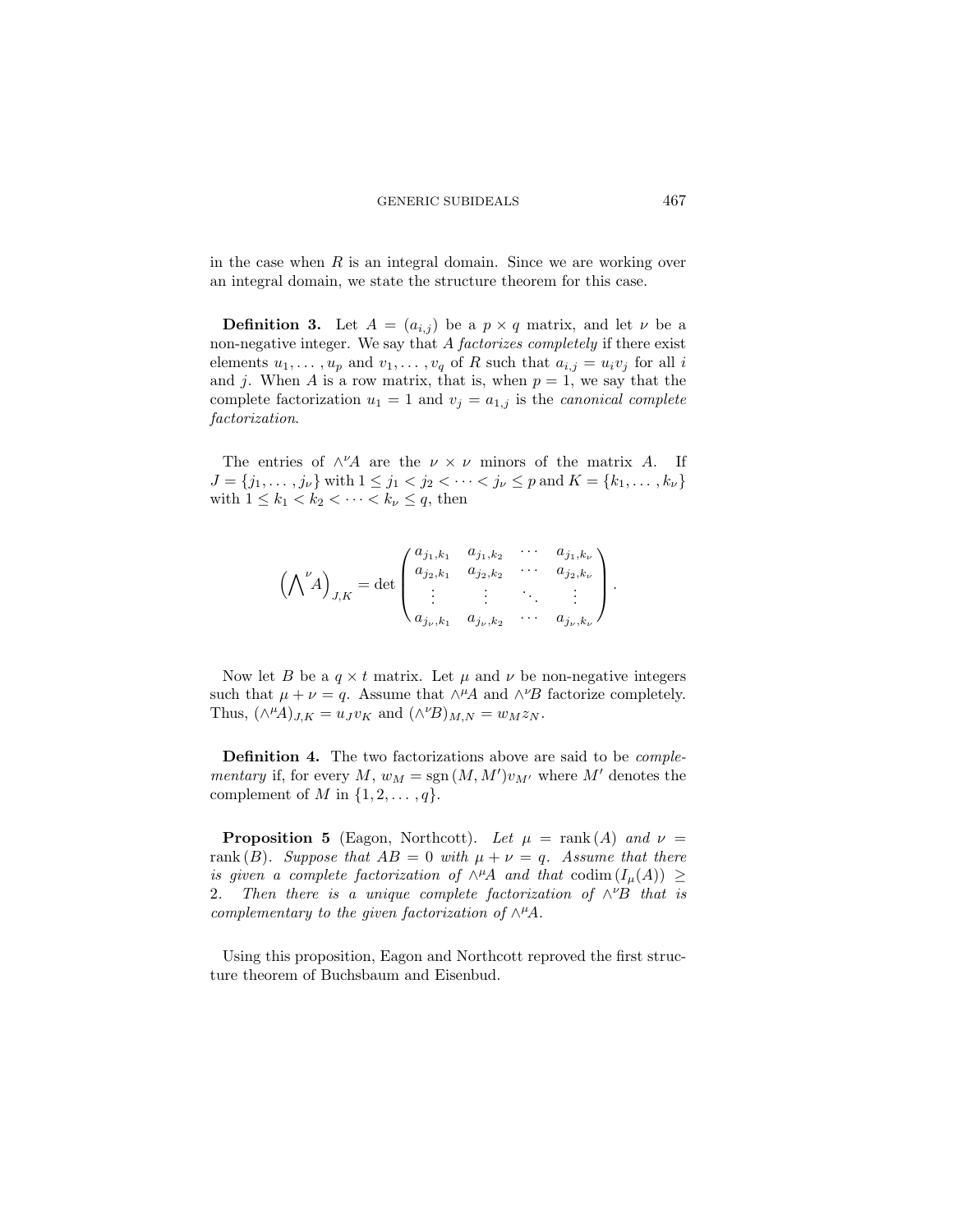**Corollary 6** (Buchsbaum, Eisenbud). *Let*

$$
\mathcal{C}: 0 \longrightarrow F_n \xrightarrow{\varphi_n} F_{n-1} \xrightarrow{\varphi_{n-1}} \cdots \xrightarrow{\varphi_2} F_1 \xrightarrow{\varphi_1} R
$$

*be a complex of finitely generated free* R*-modules. Choose a basis for each*  $F_i$ *, and let*  $A_i$  *be the matrix with respect to these bases for*  $1 \leq i \leq n$ . Suppose codim  $(I(\varphi_i)) \geq 2$  *for all*  $i \geq 2$ . Then, *for*  $1 \leq i \leq n$ *, there exist ideals*  $B_i$  *such that*  $I(\varphi_n) = B_n$  *and*  $I(\varphi_i) = B_{i+1}B_i \text{ for } 1 \leq i \leq n-1.$ 

**1.3 Bruns's construction.** Suppose we restrict our discussion to ideals with a given number of generators. An ideal with a single generator has no syzygies and a trivial resolution. An ideal with two generators has a single first syzygy and a simple resolution. When we consider an ideal with three generators, however, the resolutions are more complicated. In 1976, Bruns published a result in [**3**] which proved, in more generality, a conjecture of Buchsbaum and Eisenbud from Section 11 of their paper [**7**]. This result showed that every finite free resolution has the same tail as the finite free resolution of a 3-generated ideal. The following theorem is a special case of a Bruns's result.

**Theorem 7** (Bruns). *Let* R *be a polynomial ring, and let* I *be an ideal of* R*. Suppose that a projective resolution of* R/I *has the form*

$$
0 \longrightarrow F_n \xrightarrow{f_n} F_{n-1} \longrightarrow \cdots \longrightarrow F_3 \xrightarrow{f_3} F_2 \xrightarrow{f_2} F_1 \xrightarrow{f_1} R.
$$

*Let*  $r := \text{rank}(f_3)$ *. Then there exist homomorphisms*  $c: F_2 \to R^{r+2}$ ,  $f_2' : R^{r+2} \to R^3$ ,  $f_1' : R^3 \to R$  with  $f_3' = c \circ f_3$ , such that the sequence

$$
0 \longrightarrow F_n \xrightarrow{f_n} F_{n-1} \longrightarrow \cdots \longrightarrow F_4 \xrightarrow{f_4} F_3 \xrightarrow{f'_3} R^{r+2} \xrightarrow{f'_2} R^3 \xrightarrow{f'_1} R
$$

*is exact.*

Note that  $c$  is a projection. Also notice that there are many homomorphisms  $c, f_1$ , and  $f_2$  that satisfy the theorem.

**Definition 8.** Let I and J be ideals, and let the minimal free resolutions of  $R/I$  and  $R/J$ , respectively, be of the form

$$
\mathcal{F}: 0 \longrightarrow F_n \xrightarrow{f_n} F_{n-1} \xrightarrow{f_{n-1}} \cdots \xrightarrow{f_3} F_2 \xrightarrow{f_2} F_1 \xrightarrow{f_1} R
$$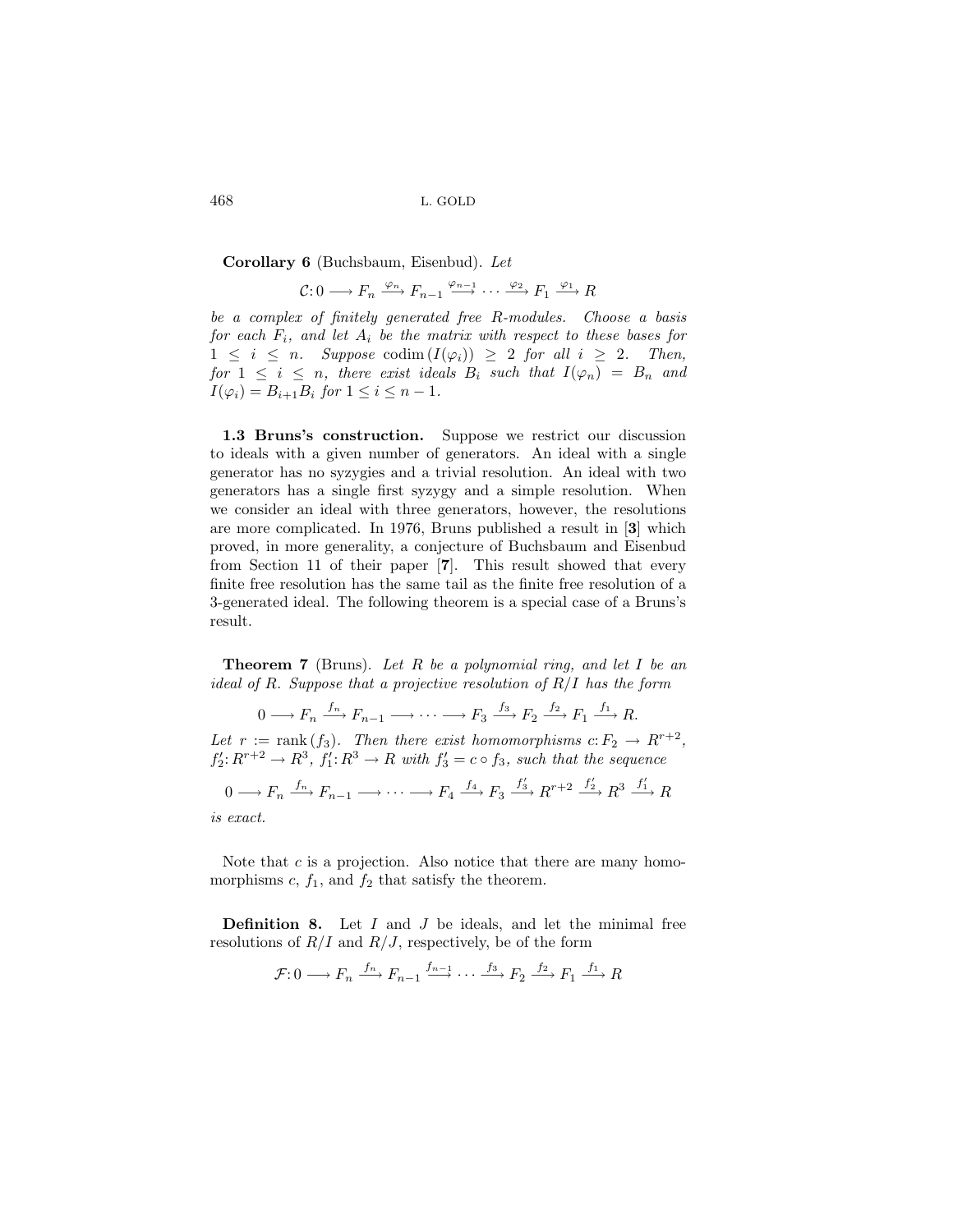and

$$
\mathcal{G}: 0 \longrightarrow G_n \xrightarrow{g_n} G_{n-1} \xrightarrow{g_{n-1}} \cdots \xrightarrow{g_3} G_2 \xrightarrow{g_2} G_1 \xrightarrow{g_1} R.
$$

We say that I and J are *tail resolution equivalent* if the modules  $F_i =$  $G_i$  for  $3 \leq i \leq n$ , and the maps  $f_i = g_i$  for  $4 \leq i \leq n$ .

This definition is an equivalence relation on ideals. With this definition, we can restate the result of Theorem 7: For any ideal I, there is a 3-generated ideal J that is tail resolution equivalent to I.

In the remainder of this paper, we will develop our main result, namely, a method of constructing simple ideals that are tail resolution equivalent to  $(x_1, x_2, \ldots, x_n)$ .

**2. A special family of** 3**-generated ideals.** We will now describe a family of 3-generated ideals. Fix an integer  $n \geq 4$ . Let K be the complete graph on n vertices. Let  $R = k[x_1, x_2, \ldots, x_n]$ where  $k = k'(r_1, r_2, \ldots, r_n, s_1, s_2, \ldots, s_n, t_1, t_2, \ldots, t_n)$  and  $k'$  is a field. Label the vertices of K by the  $x_i$ 's. Let the graph L be the complement of the cycle  $\Delta = \{(x_1, x_2), (x_2, x_3), \ldots, (x_n, x_1)\}\$ in K. Let the ideal I be

$$
\bigcap_{\{x_i,x_j\}\in L} (x_i,x_j).
$$

This ideal I is  $I_{\Delta^*}$ , the Alexander dual of the Stanley-Reisner ideal of  $\Delta$ . For convenience, let  $\mathbf{m}_{i_1,i_2,...,i_k} = \prod_{p \neq i_1,i_2,...,i_k} x_p$ . Wherever subscripts appear, consider them as being modulo  $n$ , so, for example,  $\mathbf{m}_{n,n+1} = x_2 \cdots x_{n-1}$ . Then the *n* generators of *I* are  $\mathbf{m}_{i,i+1}$ , for  $i=1,\ldots,n$ .

Now we want to take a generic linear combination of these generators. So let M be the  $3 \times n$  matrix

$$
\begin{pmatrix} r_1 & r_2 & \cdots & r_n \\ s_1 & s_2 & \cdots & s_n \\ t_1 & t_2 & \cdots & t_n \end{pmatrix}.
$$

Define the ideal  $G(n)$  to be the 3-generated ideal whose generators are the entries of  $(\mathbf{m}_{1,2} \mathbf{m}_{2,3} \cdots \mathbf{m}_{n,1}) M^t$ .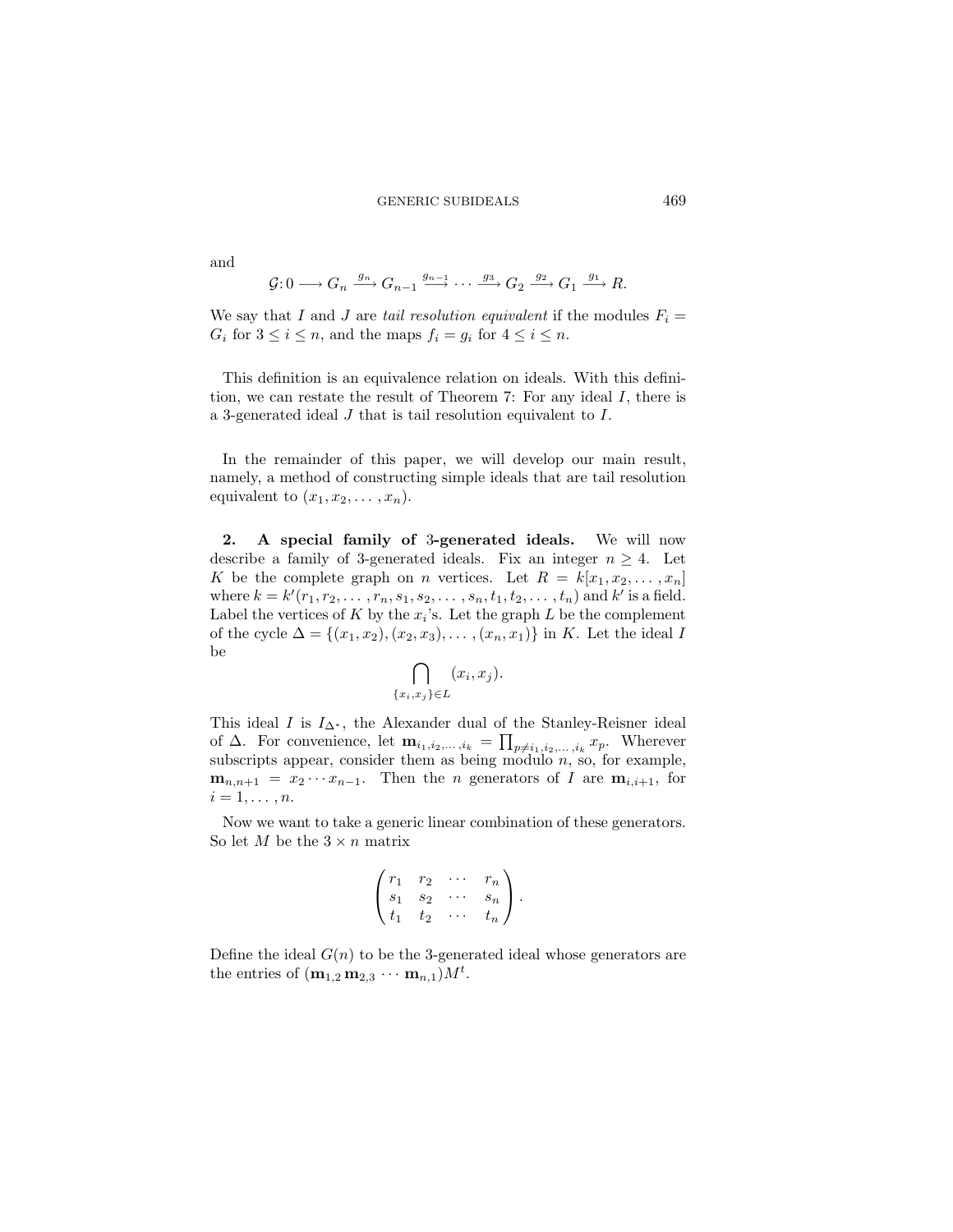**Example 9.** Consider the graph on four vertices, labeled a, b, c and d, with edge set  $K - \{\{a, b\}, \{b, c\}, \{c, d\}, \{d, a\}\} = \{\{a, c\}, \{b, d\}\}.$ 

$$
\bigg\|_{c}^{a} \bigg\|_{c}^{b} \qquad \bigg\|_{d}^{b}
$$

The monomial ideal I is  $(a, c) \cap (b, d) = (ab, bc, ad, cd)$ . We find the 3-generated ideal  $G(4)$  by taking generic combinations of ab, bc, ad and cd. So,  $G(4) = (r_1cd + r_2ad + r_3bc + r_4ab, s_1cd + s_2ad + s_3bc +$  $s_4ab, t_1cd + t_2ad + t_3bc + t_4ab$ .

Due to the construction, it is clear that  $G(n) \subset (x_i, x_j)$  for all i and j that are nonadjacent integers modulo n. Each ideal  $(x_i, x_j)$  where i and j are not adjacent modulo n, therefore, is a codimension two component of  $G(n)$ . The following proposition shows that there are no other codimension two components.

**Lemma 10.** *If* P *is a codimension two associated prime of the ideal*  $G(n)$  *and if*  $x_i \in P$ *, then*  $P = (x_i, x_j)$  *for some j that is not adjacent modulo* n *to* i*.*

*Proof.* Let  $G(n) = (\alpha, \beta, \gamma)$ , so  $\alpha, \beta, \gamma$  are contained in P. Separate the terms of the generators of  $G(n)$  into those that involve  $x_i$  and those that do not.

$$
\alpha = fx_i + r_{i-1} \mathbf{m}_{i-1,i} + r_i \mathbf{m}_{i,i+1}
$$
  
= 
$$
fx_i + (r_{i-1}x_{i+1} + r_ix_{i-1}) \mathbf{m}_{i-1,i,i+1}
$$
  

$$
\beta = gx_i + s_{i-1} \mathbf{m}_{i-1,i} + s_i \mathbf{m}_{i,i+1}
$$
  
= 
$$
gx_i + (s_{i-1}x_{i+1} + s_ix_{i-1}) \mathbf{m}_{i-1,i,i+1}
$$
  

$$
\gamma = hx_i + t_{i-1} \mathbf{m}_{i-1,i} + t_i \mathbf{m}_{i,i+1}
$$
  
= 
$$
hx_i + (t_{i-1}x_{i+1} + t_ix_{i-1}) \mathbf{m}_{i-1,i,i+1}.
$$

Since  $x_i \in P$ , we also have that  $\alpha - f x_i$ ,  $\beta - g x_i$ , and  $\gamma - h x_i$  are in P. Therefore, either the terms  $r_{i-1}x_{i+1} + r_ix_{i-1}$ ,  $s_{i-1}x_{i+1} + s_ix_{i-1}$ , and  $t_{i-1}x_{i+1}+t_ix_{i-1}$  are in P, or  $x_j$  is in P for some  $j \neq i-1, i, i+1$ . In the former case,  $x_{i-1}$  and  $x_{i+1}$  are in P along with  $x_i$ , and this contradicts  $\text{codim}(P) = 2$ . In the latter case, we get the desired result.  $\Box$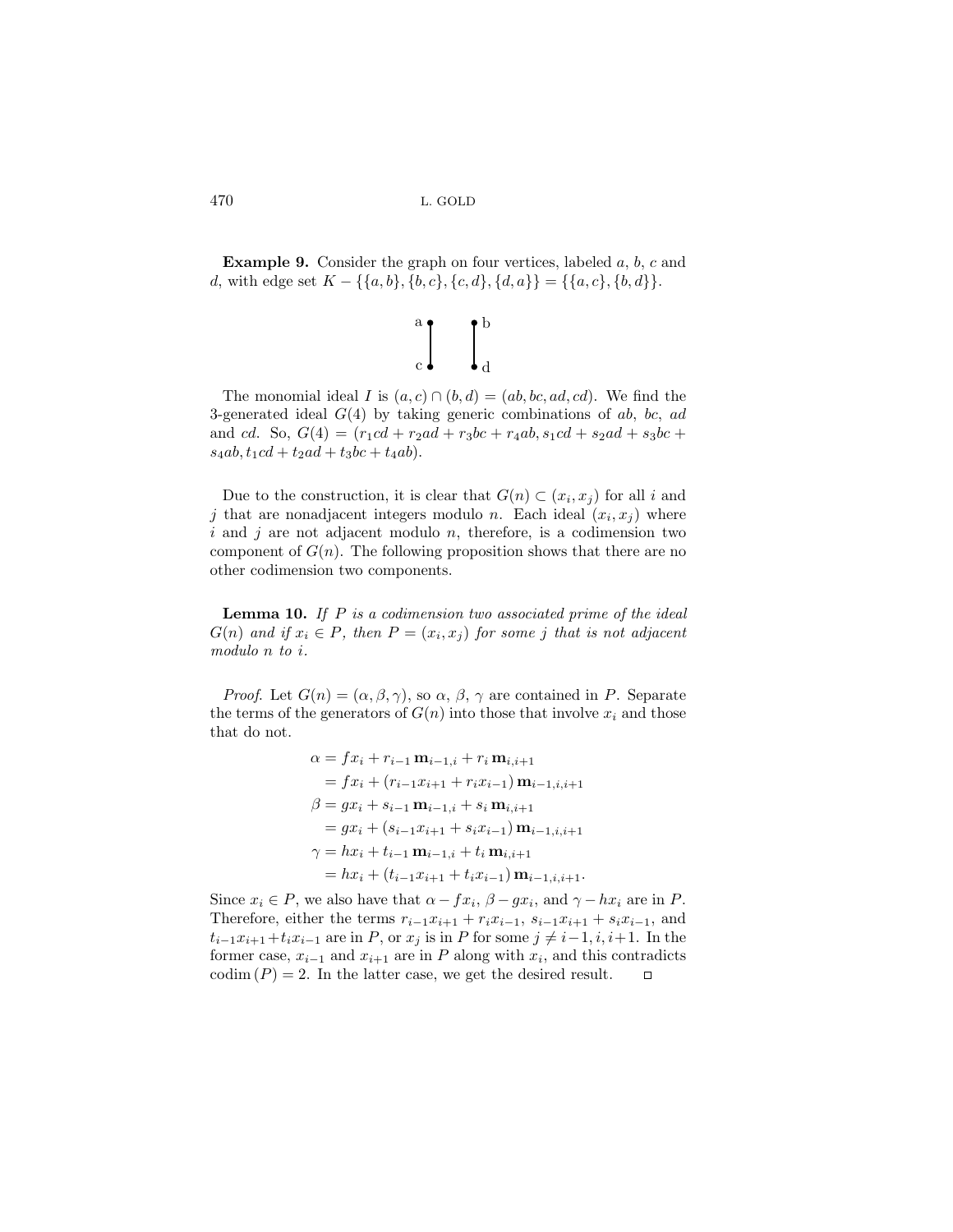**Proposition 11.** *The codimension two associated primes of the ideal*  $G(n)$  *are exactly the ideals*  $(x_i, x_j)$  *where*  $1 \leq i < j \leq n$  *and i, j are not adjacent integers modulo* n*.*

*Proof.* Let  $G(n) = (\alpha, \beta, \gamma)$ . The ideals  $(x_i, x_j)$  where i and j are not adjacent modulo *n* are certainly codimension 2 components of  $G(n)$ .

Now, suppose  $P$  is some other prime ideal of codimension two containing  $G(n)$ . We will show that no such P exists.

If P contains a variable, then by Lemma 10 it is of the form  $(x_i, x_j)$ where  $i$  and  $j$  are not adjacent modulo  $n$ . Hence, we may assume that P does not contain any variables.

Write the generators of  $G(n)$  by splitting them into those terms that involve  $x_1$  and those that do not:

$$
\alpha = fx_1 + r_1 \mathbf{m}_{1,2} + r_n \mathbf{m}_{1,n} = fx_1 + \mathbf{m}_{1,2,n} l_1
$$
  

$$
\beta = gx_1 + s_1 \mathbf{m}_{1,2} + s_n \mathbf{m}_{1,n} = gx_1 + \mathbf{m}_{1,2,n} l_2
$$
  

$$
\gamma = hx_1 + t_1 \mathbf{m}_{1,2} + t_n \mathbf{m}_{1,n} = hx_1 + \mathbf{m}_{1,2,n} l_3
$$

where

$$
f = r_2 \mathbf{m}_{1,2,3} + r_3 \mathbf{m}_{1,3,4} + \dots + r_{n-1} \mathbf{m}_{1,n-1,n}
$$
  
\n
$$
g = s_2 \mathbf{m}_{1,2,3} + s_3 \mathbf{m}_{1,3,4} + \dots + s_{n-1} \mathbf{m}_{1,n-1,n}
$$
  
\n
$$
h = t_2 \mathbf{m}_{1,2,3} + t_3 \mathbf{m}_{1,3,4} + \dots + t_{n-1} \mathbf{m}_{1,n-1,n}
$$
  
\n
$$
l_1 = (r_1 x_n + r_n x_2), \quad l_2 = (s_1 x_n + s_n x_2), \quad l_3 = (t_1 x_n + t_n x_2).
$$

There are two cases: either  $P$  contains  $f, g$ , and  $h$ , or it does not contain at least one of them.

### *Case* 1.  $f, g, h \in P$ .

Since  $\alpha$ ,  $\beta$ , and  $\gamma$  are in P, we also know that P contains  $\mathbf{m}_{1,2,n}(r_1x_n+\mathbf{m})$  $r_nx_2$ ,  $\mathbf{m}_{1,2,n}(s_1x_n + s_nx_2)$ , and  $\mathbf{m}_{1,2,n}(t_1x_n + t_nx_2)$ . Since P does not contain any variables,  $(r_1x_n + r_nx_2)$ ,  $(s_1x_n + s_nx_2)$ , and  $(t_1x_n + t_nx_2)$ are in P. Containing these elements also forces  $x_2$  and  $x_n$  to be in P, and this contradicts our assumption that there are no variables in P.

*Case* 2. One of  $f, g, h$  is not in  $P$ .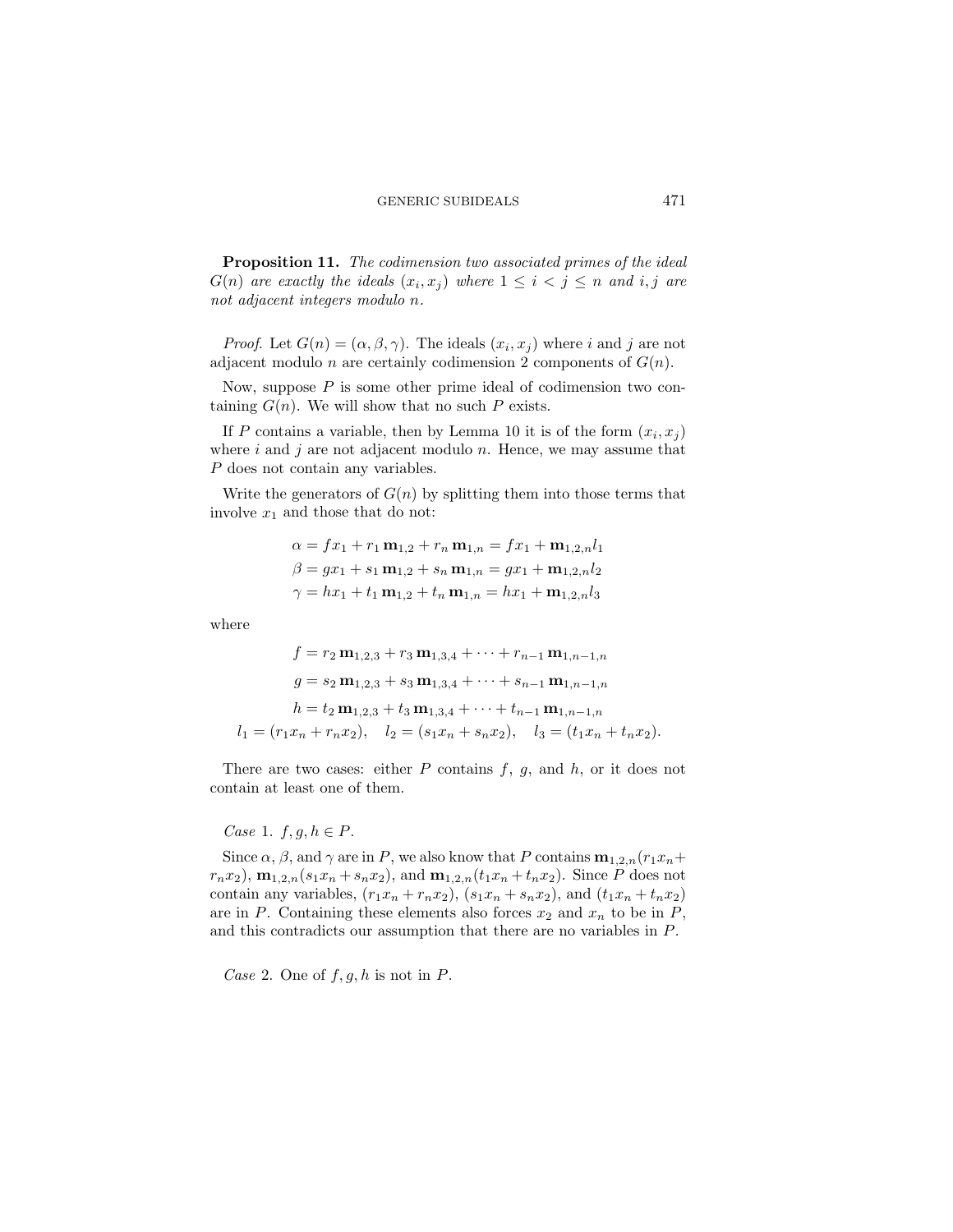Without loss of generality, suppose  $f \notin P$ . Let  $\widehat{P} = P \cap k[x_2, \ldots, x_n]$ . Since  $\alpha, \beta, \gamma \in P$ , we have the elements

$$
f\beta - g\alpha = \mathbf{m}_{1,2,n}(fl_2 - gl_1),
$$
  
\n
$$
f\gamma - h\alpha = \mathbf{m}_{1,2,n}(fl_3 - hl_1),
$$
 and  
\n
$$
g\gamma - h\beta = \mathbf{m}_{1,2,n}(gl_3 - hl_2)
$$

are in P. The prime ideal P does not contain any variables, so  $fl_2-gl_1$ ,  $fl_3 - hl_1$ , and  $gl_3 - hl_2$  are in P.

Since P is codimension two,  $V(P)$  is dimension  $n-2$ . The projection, p, from n variables to  $n-1$  variables given by dropping  $x_1$  gives a birational map between  $V(P)$  and its image  $p(V(P))$ . So  $p(V(P))$  is also dimension  $n-2$ , hence P is codimension  $(n-1)-(n-2)=1$ .

Since  $\hat{P}$  is codimension one, these elements must have a common factor. We claim, however, that they are irreducible. So, we have a contradiction and such a P cannot exist.

It is now sufficient to show that  $fl_2 - gl_1$  is irreducible.

$$
gl_1 - fl_2 = [s_2 \mathbf{m}_{1,2,3} + s_3 \mathbf{m}_{1,3,4} + \cdots + s_{n-1} \mathbf{m}_{1,n-1,n}](r_1 x_n + r_n x_2)
$$
  
\n
$$
- [r_2 \mathbf{m}_{1,2,3} + r_3 \mathbf{m}_{1,3,4} + \cdots + r_{n-1} \mathbf{m}_{1,n-1,n}](s_1 x_n + s_n x_2)
$$
  
\n
$$
= [(r_1 s_2 - r_2 s_1) x_4 \cdots x_n^2 + (r_1 s_3 - r_3 s_1) x_2 x_5 \cdots x_n^2 + \cdots
$$
  
\n
$$
+ (r_1 s_{n-2} - r_{n-2} s_1) x_2 \cdots x_{n-3} x_n^2 + (r_1 s_{n-1} - r_{n-1} s_1) x_2
$$
  
\n
$$
\cdots x_{n-2} x_n]
$$
  
\n
$$
+ [(r_n s_2 - r_2 s_n) x_2 x_4 \cdots x_n + (r_n s_3 - r_3 s_n) x_2^2 x_5 \cdots x_n + \cdots
$$
  
\n
$$
+ (r_n s_{n-2} - r_{n-2} s_n) x_2^2 x_3 \cdots x_{n-3} x_n
$$
  
\n
$$
+ (r_n s_{n-1} - r_{n-1} s_n) x_2^2 x_3 \cdots x_{n-2}].
$$

Letting  $z_i = (r_1s_i - r_is_1)x_n + (r_ns_i - r_is_n)x_2$ , we can rewrite the above expression.

$$
z_2 \mathbf{m}_{1,2,3} + z_3 \mathbf{m}_{1,3,4} + z_4 \mathbf{m}_{1,4,5} + \dots + z_{n-1} \mathbf{m}_{1,n-1,n}
$$
  
=  $(z_2 x_4 + z_3 x_2) x_5 \cdots x_n + x_2 x_3 (z_4 x_6 \cdots x_n + z_5 x_4 x_7 \cdots x_n + \cdots + z_{n-1} x_4 \cdots x_{n-2})$   
=  $\delta + x_3 \varepsilon$ .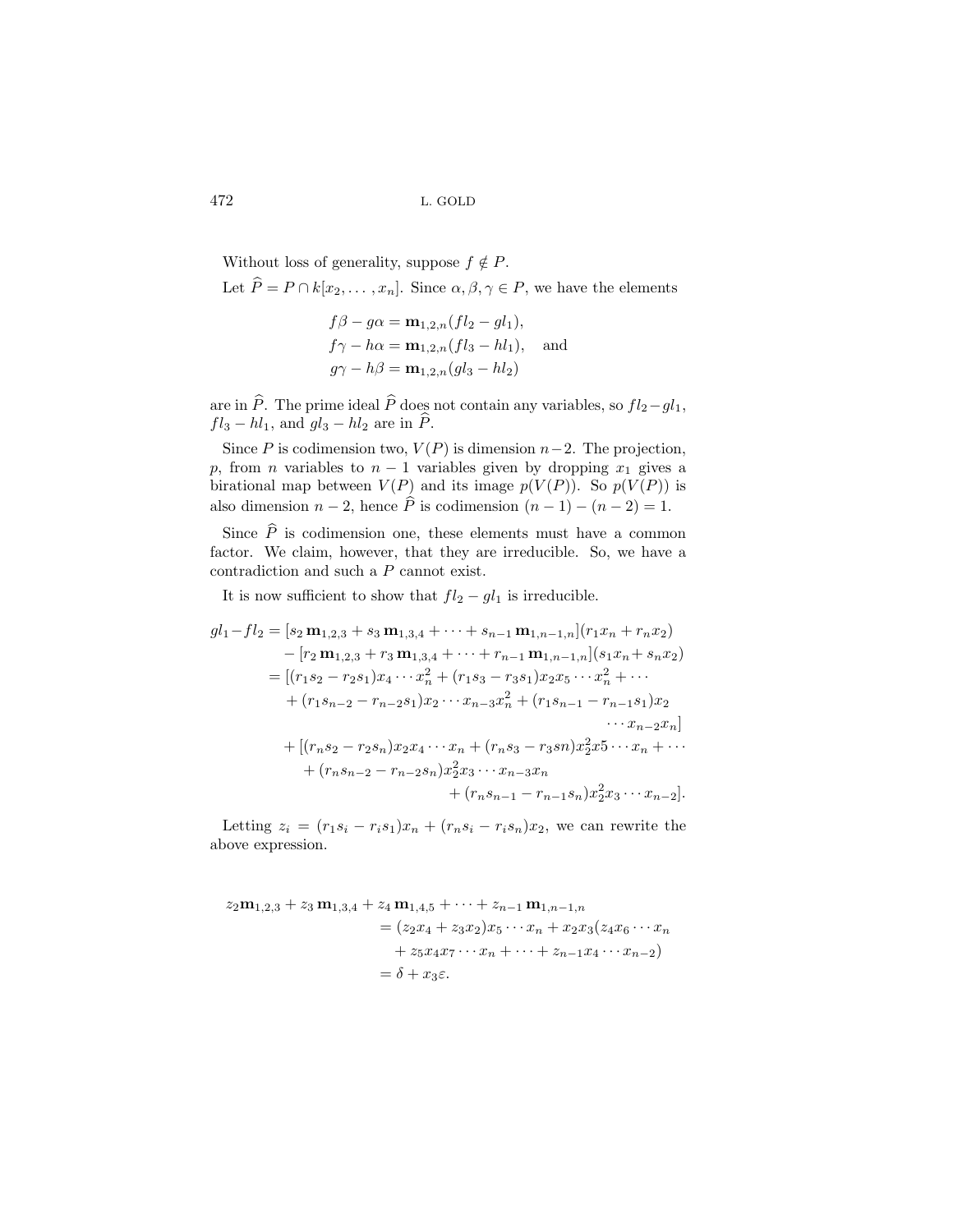In order for this expression to factor,  $\delta$  and  $\varepsilon$  must have a common factor. None of the variables divide all terms of both  $\delta$  and  $\varepsilon$ , so the factor cannot be divisible by a variable. So, the only possible common factor is  $z_2x_4 + z_3x_2$ . In order for  $z_2x_4 + z_3x_2$  to divide the sum of the latter terms, any specialization of the variables that make this expression zero must also make the sum of the latter terms zero. Consider the specialization where  $x_4 = 0$ ,  $x_2 = r_3s_1 - r_1s_3$ ,  $x_n = r_n s_3 - r_3 s_n$  and all the other variables are nonzero. Then  $z_2x_4+z_3x_2$  becomes 0, but the remaining term of the sum  $z_4x_6\cdots x_{n-1}$ is nonzero. Hence this expression is irreducible.  $\Box$ 

**3. The tail resolution equivalence.** With the help of a computer and Macaulay 2 [**13**], it is easy to construct examples of the ideals discussed in Section 2. When we do so for rings with between 4 and 12 variables and look at their resolutions, the results are rather striking.

**Example 12.** In four variables, using the construction from the previous section, we find that the ideal  $I$  is generated by  $ab$ ,  $bc$ ,  $ad$ , and cd and the three-generated ideal  $G(4)$  is generated by

$$
\alpha = r_1cd + r_2ad + r_3bc + r_4ab,
$$
  
\n
$$
\beta = s_1cd + s_2ad + s_3bc + s_4ab,
$$
 and  
\n
$$
\gamma = t_1cd + t_2ad + t_3bc + t_4ab.
$$

The resolution of  $R/G(4)$  has the following form.

$$
0 \longrightarrow R \xrightarrow{d_4} R^4 \xrightarrow{\varphi_3} R^5 \xrightarrow{\varphi_2} R^3 \xrightarrow{\varphi_1} R.
$$

The maps in the resolution may be written as follows.

$$
\varphi_1 = (\alpha \beta \gamma)
$$
  

$$
\varphi_2 = \begin{pmatrix} 0 & \gamma & \beta & * & * \\ \gamma & 0 & -\alpha & * & * \\ -\beta & -\alpha & 0 & * & * \end{pmatrix}
$$

where the fourth column is

$$
-(s_2t_4 - s_4t_2) \quad a^2 \quad -(s_1t_4 - s_4t_1) \quad ac \quad -(s_2t_3 - s_3t_2) \quad ac \quad -(s_1t_3 - s_3t_1) \quad c^2
$$

$$
(r_2t_4 - r_4t_2) \quad a^2 \quad +(r_1t_4 - r_4t_1) \quad ac \quad +(r_2t_3 - r_3t_2) \quad ac \quad +(r_1t_3 - r_3t_1) \quad c^2
$$

$$
-(r_2s_4 - r_4s_2) \quad a^2 \quad -(r_1s_4 - r_4s_1) \quad ac \quad -(r_2s_3 - r_3s_2) \quad ac \quad -(r_1s_3 - r_3s_1) \quad c^2
$$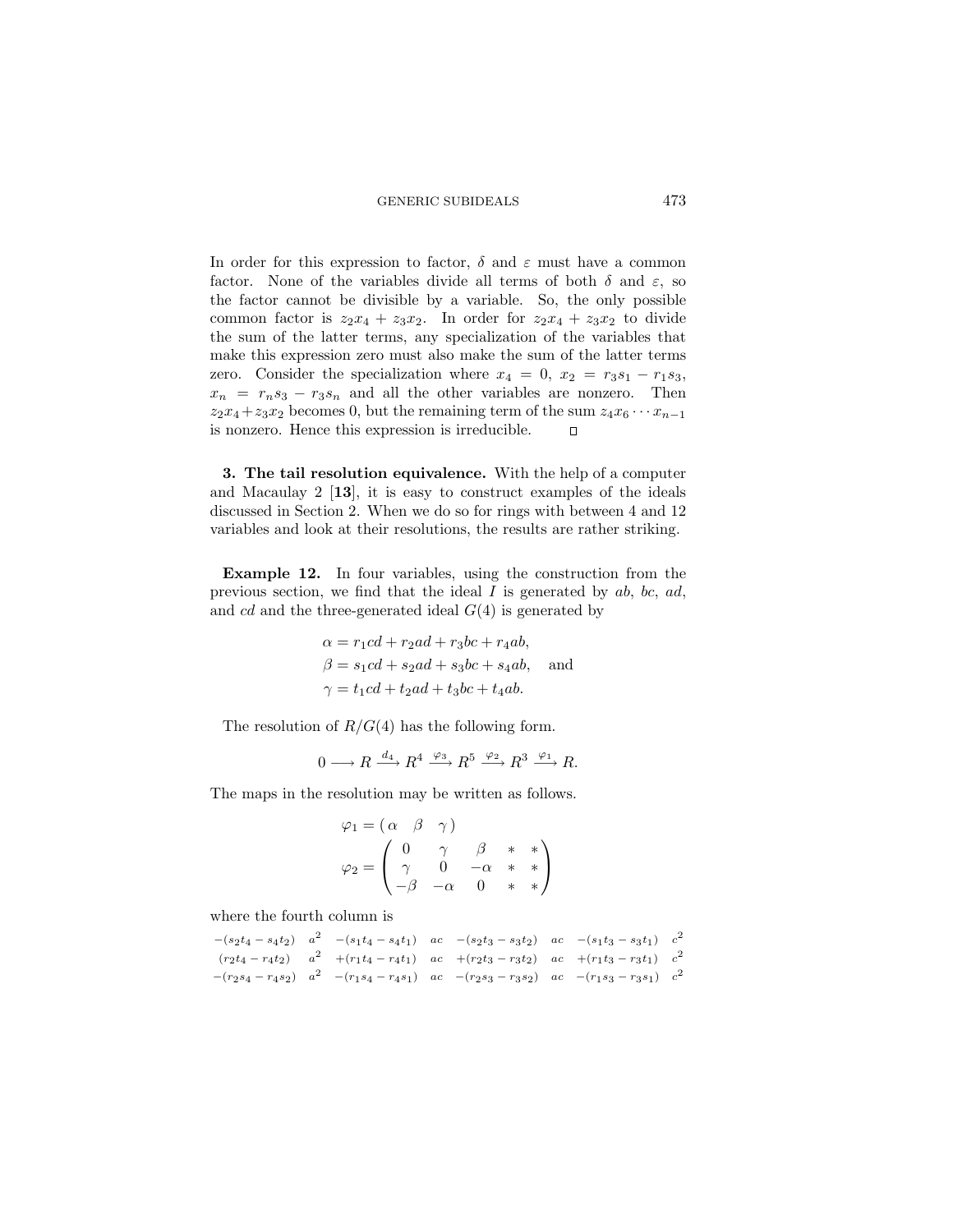and the fifth column is

$$
-(s_4t_3 - s_3t_4) \quad b^2 \quad +(s_1t_4 - s_4t_1) \quad bd \quad -(s_2t_3 - s_3t_2) \quad bd \quad +(s_1t_2 - s_2t_1) \quad d^2
$$
\n
$$
(r_4t_3 - r_3t_4) \quad b^2 \quad -(r_1t_4 - r_4t_1) \quad bd \quad +(r_2t_3 - r_3t_2) \quad bd \quad -(r_1t_2 - r_2t_1) \quad d^2
$$
\n
$$
-(r_4s_3 - r_3s_4) \quad b^2 \quad +(r_1s_4 - r_4s_1) \quad bd \quad -(r_2s_3 - r_3s_2) \quad bd \quad +(r_1s_2 - r_2s_1) \quad d^2
$$
\n
$$
\varphi_3 = \begin{pmatrix}\n r_2a + r_1c & r_3b + r_1d & r_4a + r_3c & r_4b + r_2d \\
 -s_2a - s_1c & -s_3b - s_1d & -s_4a - s_3c & -s_4b - s_2d \\
 t_2a + t_1c & t_3b + t_1d & t_4a + t_3c & t_4b + t_2d \\
 -b & 0 & d & 0 \\
 0 & a & 0 & -c\n\end{pmatrix}
$$
\n
$$
d_4 = \begin{pmatrix}\n -d \\
 c \\
 -b \\
 a\n\end{pmatrix}
$$

Notice that if we specialize to  $r_1 = s_4 = t_2 = t_3 = 1$  and set all other coefficients to zero, then  $G(4) = (ab, cd, ad+bc)$ . This is the ideal whose resolution is Buchsbaum and Eisenbud's structure theorems paper [**7**, Example 2, Section 11].

**Example 13.** In five variables,  $G(5)$  has the following generators.

$$
\alpha = r_1cde + r_2ade + r_3abe + r_4bcd + r_5abc
$$
  

$$
\beta = s_1cde + s_2ade + s_3abe + s_4bcd + s_5abc
$$
  

$$
\gamma = t_1cde + t_2ade + t_3abe + t_4bcd + t_5abc.
$$

The resolution of  $R/(\alpha, \beta, \gamma)$  is as follows.

$$
0 \longrightarrow R \xrightarrow{d_5} R^5 \xrightarrow{d_4} R^{10} \xrightarrow{\varphi_3} R^8 \xrightarrow{\varphi_2} R^3 \xrightarrow{\varphi_1} \longrightarrow R
$$

where the  $d_i$ 's are the Koszul maps on the variables  $a, b, c, d, e$  and the other maps are defined as follows.

$$
\varphi_1 = (\alpha \beta \gamma) \n\varphi_2 = \begin{pmatrix}\n0 & \gamma & \beta & * & * & * & * \\
\gamma & 0 & -\alpha & * & * & * & * \\
-\beta & -\alpha & 0 & * & * & * & * \\
\end{pmatrix}
$$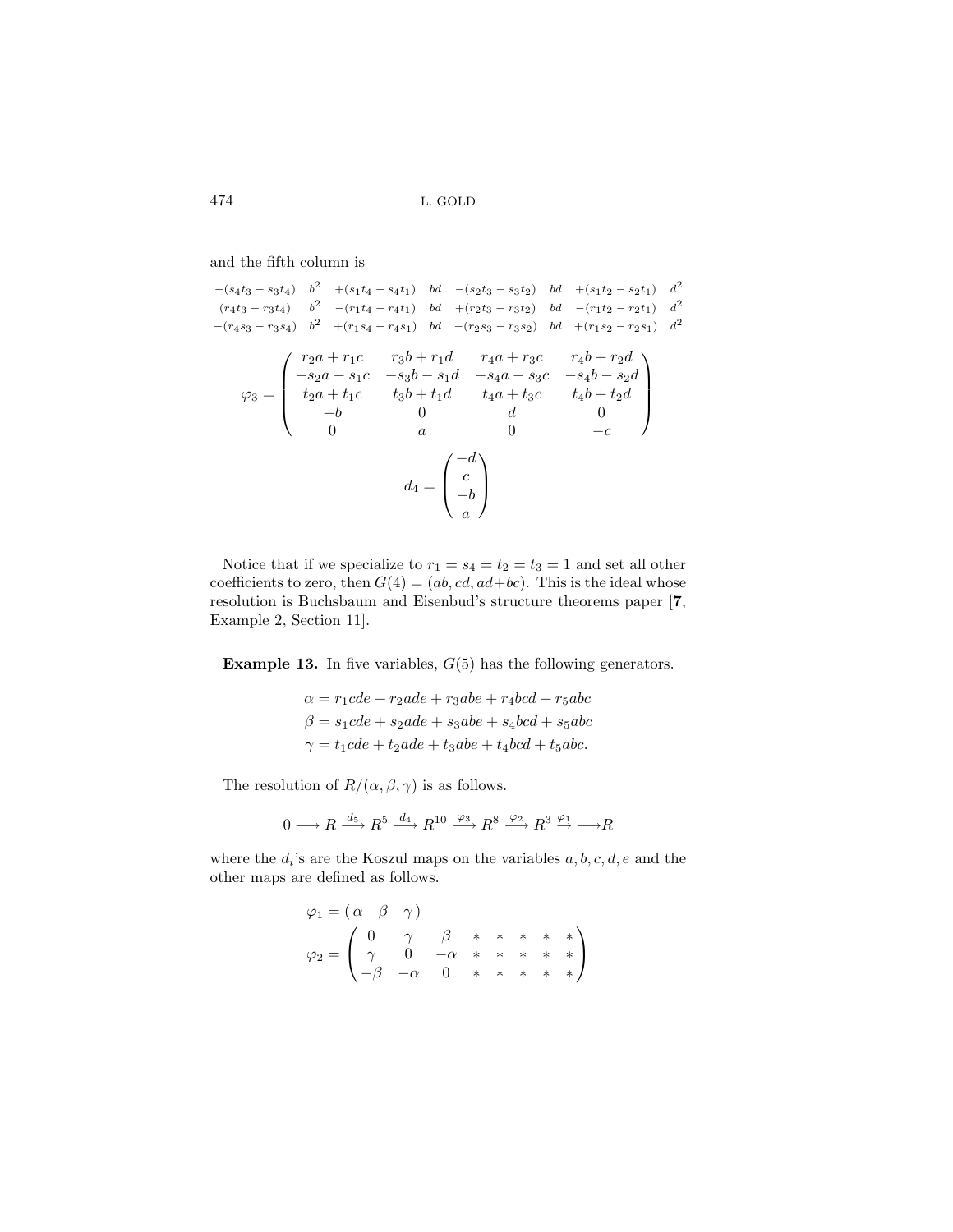In order to condense the matrices so that they fit on the page, let  $xylm = x_ly_m - x_my_l$ . The missing entries from the above matrix can be written as the product of a  $3 \times 10$  matrix with a  $10 \times 5$  matrix.

$$
\begin{pmatrix}\n st12 & st13 & st15 & st14 & st23 & st25 & st24 & st35 & st34 & st54 \\
 -rt12 & -rt13 & -rt15 & -rt14 & -rt23 & -rt25 & -rt24 & -rt35 & -rt34 & -rt54 \\
rs12 & rs13 & rs15 & rs14 & rs23 & rs25 & rs24 & rs35 & rs34 & rs54\n\end{pmatrix}
$$
\n
$$
\begin{pmatrix}\n 0 & 0 & d^2e & de^2 & 0 \\
 -ace & 0 & bde & be^2 & ce^2 \\
 -ac^2 & -acd & 0 & bce & c^2e \\
 -c^2d & -cd^2 & 0 & 0 & 0 \\
 -a^2e & 0 & 0 & 0 & ae^2 \\
 -a^2c & -a^2d & -abd & 0 & ace \\
 -acd & -ad^2 & -bd^2 & -bde & 0 \\
 0 & -abd & -b^2d & -b^2e & -bce \\
 0 & 0 & 0 & -b^2c & -bc^2\n\end{pmatrix}
$$

The matrix  $\varphi_3$  is formed of two parts  $\left(\frac{A}{B}\right)$  where

 $A =$  $\sqrt{2}$  $\mathcal{L}$  $r_1$   $r_2$   $r_3$   $r_4$   $r_5$  $-s_1$  −s<sub>2</sub> −s<sub>3</sub> −s<sub>4</sub> −s<sub>5</sub>  $t_1$   $t_2$   $t_3$   $t_4$   $t_5$ ⎞  $\overline{I}$ ×  $\sqrt{2}$  $\Big\}$ cde 0000000 a 00000 d e 0 0 000 a 0 0 b 0 0 e 0 0 *b* 0 *c* d 0 0 0 0 00000 a 0 0 b c ⎞  $\frac{1}{2}$ and  $B =$  $\sqrt{2}$  $\overline{\mathcal{N}}$ −b 0 0 d e 00 0 0 0  $0$   $-b$   $0$   $-c$   $0$   $e$   $0$   $0$   $0$   $0$  $0 \t a \t 0 \t 0 \t 0 \t 0 \t -c \t 0 \t e \t 0$ 0 0 *a* 0 0 0 0 −*c* −*d* 0  $0 \t 0 \t 0 \t a \t 0 \t 0 \t b \t 0 \t -d$ ⎞  $\cdot$ 

**Example 14.** In six variables,  $G(6)$  has the following generators.

 $\alpha = r_6abcd + r_5bcde + r_4abcf + r_3abef + r_2adef + r_1cdef$  $\beta = s_6abcd + s_5bcde + s_4abcf + s_3abef + s_2adef + s_1cdef$  $\gamma = t_6abcd + t_5bcde + t_4abcf + t_3abef + t_2adef + t_1cdef.$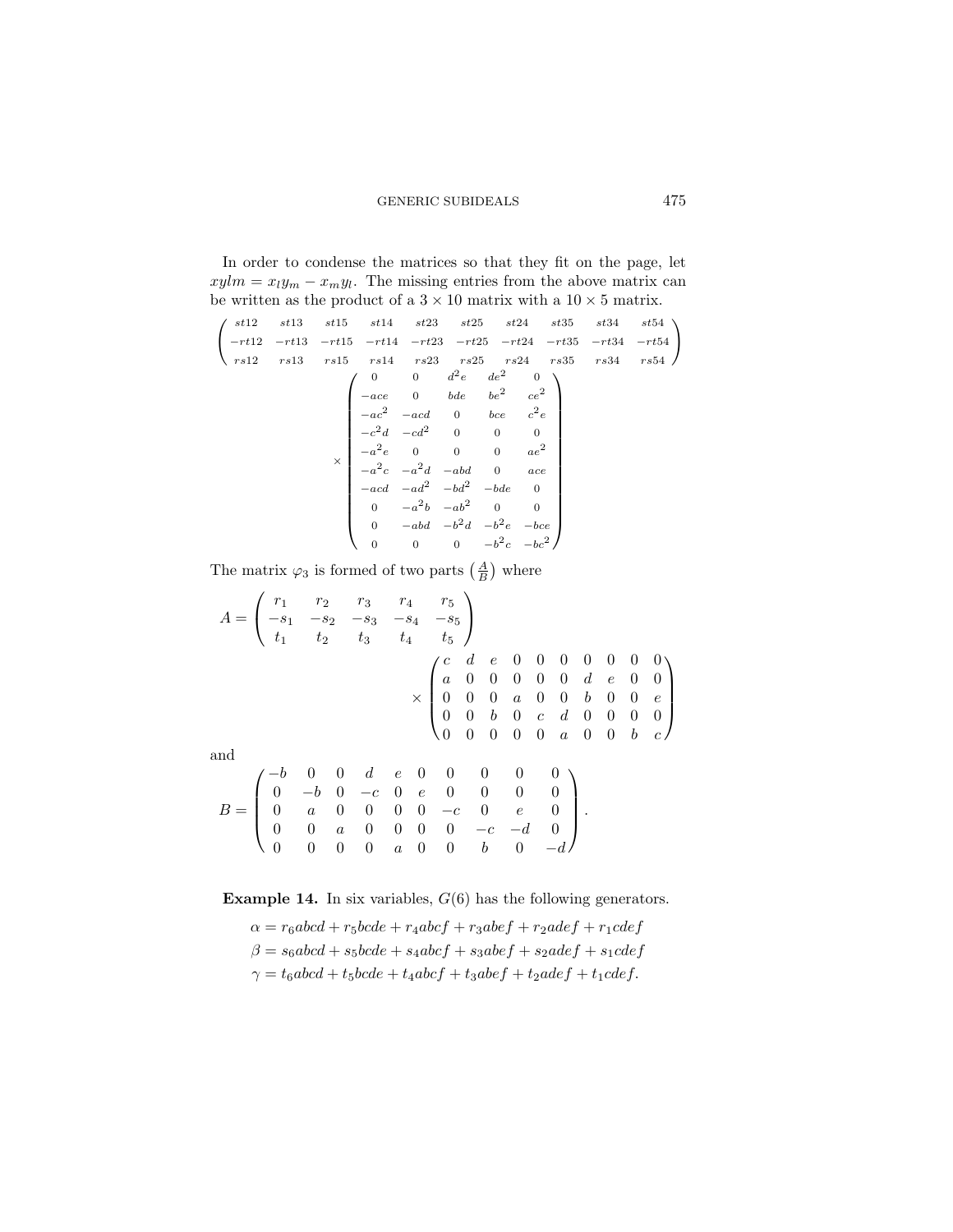The resolution of  $R/(\alpha, \beta, \gamma)$  is

$$
0 \longrightarrow R \xrightarrow{d_6} R^6 \xrightarrow{d_5} R^{15} \xrightarrow{d_4} R^{20} \xrightarrow{\varphi_3} R^{12} \xrightarrow{\varphi_2} R^3 \xrightarrow{\varphi_1} R
$$

where the  $d_i$ 's are the Koszul maps on the variables  $a, b, c, d, e, f$ . We will describe the  $\varphi_i$ 's later in this section. Here it is enough to notice that, except for the first several syzygy matrices and free modules, the resolution is the same as the resolution of the complete intersection  $(x_1,\ldots,x_n)$ . This pattern leads us to the following theorem.

**Theorem 15.** *The ideal*  $G(n)$  *is tail resolution equivalent to*  $(x_1, \ldots, x_n)$  $x_n$ ).

In order to prove this theorem, we will exhibit a resolution for  $G(n)$ . In the process we will show that it has the same tail as the Koszul resolution on *n* variables.

Let the following complex be the Koszul resolution of  $R/(x_1,\ldots,x_n)$ .

$$
\mathcal{K}: 0 \longrightarrow \bigwedge\nolimits^{n}(R^{n}) \xrightarrow{d_{n}} \cdots \xrightarrow{d_{4}} \bigwedge\nolimits^{3}(R^{n}) \xrightarrow{d_{3}} \bigwedge\nolimits^{2}(R^{n}) \xrightarrow{d_{2}} R^{n} \xrightarrow{d_{1}} R.
$$

Let  $G_1$  be the free submodule of  $\bigwedge^2(R^n)$  generated by  $\{x_i \wedge x_{i+1},$  $1 \leq i \leq n$ } and let  $G_2$  be the complementary free submodule of  $\bigwedge^2(R^n)$ generated by  $\{x_i \wedge x_j \text{ such that } i \text{ and } j \text{ are not adjacent integers modulo } \}$  $n$ . Recall that all subscripts on variables are to be considered modulo n.  $G_1$  and  $G_2$  determine maps  $\psi_1: \bigwedge^3(R^n) \to G_1$  and  $\psi_2: \bigwedge^3(R^n) \to G_2$ such that  $d_3 = \psi_1 \oplus \psi_2$ . Hence  $\psi_1$  is given by an  $n \times \binom{n}{3}$  matrix and  $\psi_2$  by an  $\left(\binom{n}{2} - n\right) \times \binom{n}{3}$  matrix. Now let  $M: G_1 \to \mathbb{R}^3$  be given by the  $3\times n$  matrix

$$
\begin{pmatrix} r_1 & r_2 & \cdots & r_n \\ s_1 & s_2 & \cdots & s_n \\ t_1 & t_2 & \cdots & t_n \end{pmatrix}.
$$

We define the map  $\varphi_3: \bigwedge^3 R^n \to R^3 \oplus G_2$  to be  $\begin{pmatrix} M\psi_1 \\ \psi_2 \end{pmatrix}$  $\frac{4\psi_1}{\psi_2}\biggr).$ 

We define the map  $\varphi_1: \bigwedge^2 R^3 \simeq R^{3^*} \to R^*$  to be the composite of  $M^t: R^{3^*} \simeq \Lambda^2 R^3 \to G_1^*$  and  $\mu: G_1^* \to R$  given by the matrix  $(m_{1,2} \, m_{2,3} \, \cdots \, m_{n,1})$ . Recall  $m_S = \prod_{p \notin S} x_p$ .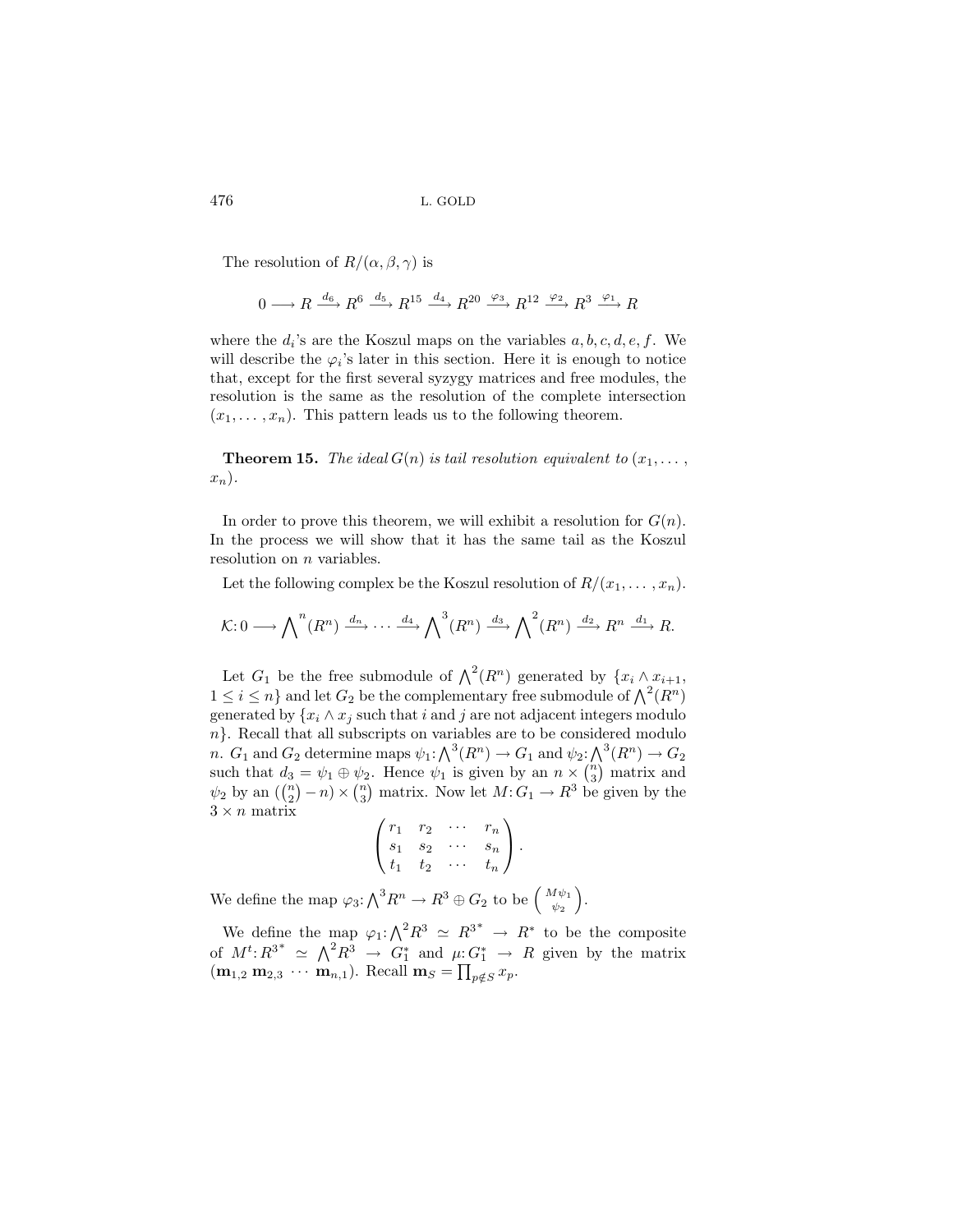Let  $K: \bigwedge^2 R^{3*} \to \bigwedge^2 R^3$  be the matrix of Koszul syzygies on  $\alpha$ ,  $\beta$ , and  $\gamma$ , the generators of  $G(n)$ . Let  $P: G_2 \to \Lambda^2 G_1$  be determined by the following map on the generators of  $G_2$ :

$$
\begin{array}{cccc}\nx_i \wedge x_j & \longmapsto & \sum_{l \in \{i, \ldots, j-1\}} \frac{\mathbf{m}_{l,l+1} \mathbf{m}_{m,m+1}}{\mathbf{m}_{i,j}} (x_m \wedge x_{m+1}) \wedge (x_l \wedge x_{l+1}).\\
& \stackrel{\text{ }_{l \in \{i, \ldots, j-1\}}}{\mathbf{m} \in \{1, \ldots, i-1, j, \ldots, n\}}} \n\end{array}
$$

Note that the fraction  $(\mathbf{m}_{l,l+1}\mathbf{m}_{m,m+1})/\mathbf{m}_{i,j}$  is, in fact, a ring element. Let  $N: G_2 \to R^{3*}$  be the composite of P and  $\bigwedge^2 M: \bigwedge^2 G_1 \to \bigwedge^2 R^3 \simeq$  $R^{3*}$ . Define  $\varphi_2: R^3 \oplus G_2 \to \bigwedge^2 R^3 \simeq R^{3*}$  to be K on  $R^3$  and N on  $G_2$ , so  $\varphi_2 = (K \mid N)$ .

Then the proposed resolution for  $R/G(n)$  is

$$
\mathcal{J}: 0 \longrightarrow \bigwedge\nolimits^{n} R^{n} \xrightarrow{d_{n}} \cdots \xrightarrow{d_{4}} \bigwedge\nolimits^{3} R^{n} \xrightarrow{\varphi_{3}} R^{3} \oplus G_{2}
$$
\n
$$
\xrightarrow{\varphi_{2}} \bigwedge\nolimits^{2} R^{3} \simeq R^{3^{*}} \xrightarrow{\varphi_{1}} R^{*}.
$$

**Theorem 16.** *The sequence* J *described above is an exact complex.*

This theorem provides a proof of Theorem 15.

*Proof of Theorem* 15. Theorem 16 shows that the complex  $\mathcal J$  is a resolution. By its construction it is tail resolution equivalent to the ideal  $(x_1,\ldots,x_n)$ .  $\Box$ 

We will prove Theorem 16 in the next section.

**4. Proof of Tail resolution equivalence.** In the following two subsections, we prove Theorem 16 by first showing  $\mathcal J$  is a complex and then showing that it is exact.

#### **4.1 Proof of complex structure.**

**Lemma 17.** *The sequence* J *of Theorem* 16 *is a complex.*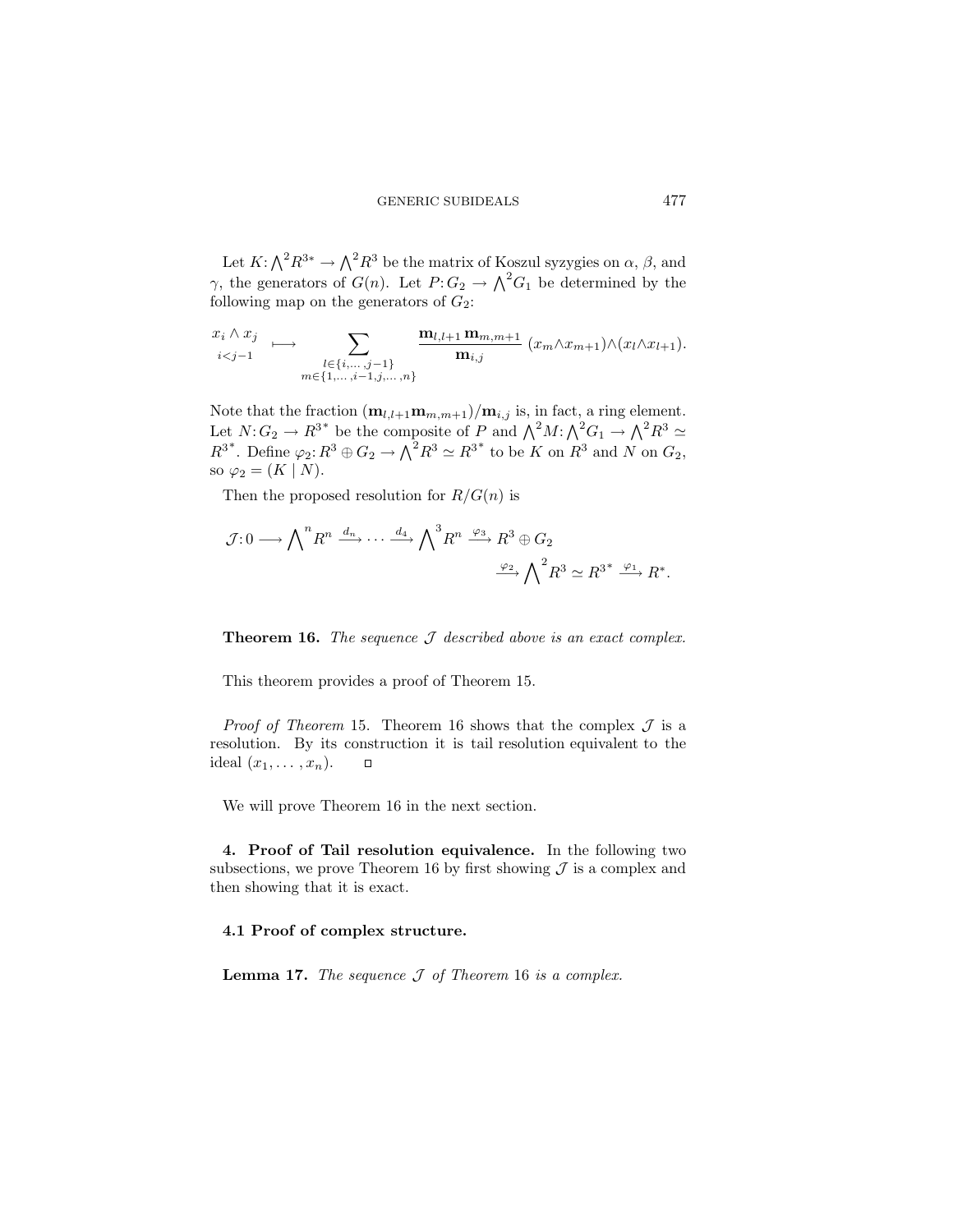*Proof.* We show that  $J$  is a complex by checking that the composition of every pair of adjacent maps is zero. Notice that the maps  $d_i$ , for  $4 \leq i \leq n$ , are exactly the same as those in the Koszul resolution. Hence, all the compositions  $d_i d_{i+1}$  for  $4 \leq i < n$  are zero, and we are left with only three pairs of maps to check.

Consider  $\varphi_3d_4$ . The rows of  $\varphi_3$  are either rows of  $d_3$ , or linear combinations of rows of  $d_3$ . Since  $d_3d_4 = 0$ , we get  $\varphi_3d_4 = 0$ .

There are two compositions left to check.

**Lemma 18.**  $\varphi_1 \varphi_2 = 0$ .

**Lemma 19.**  $\varphi_2 \varphi_3 = 0$ .

In the remainder of this section, we prove these lemmas and hence complete the proof that  $\mathcal J$  is a complex.  $\Box$ 

Before we prove the lemmas, we describe the maps involved in more detail.

Let  $\Delta_{pml}$  be the 3 × 3 minor of M using columns p, m, and l. Let  ${g_1, g_2, g_3}$  be a basis for  $R^3$  and  ${h_1, h_2, h_3}$  a basis for  $R^{3*}$ .

$$
\varphi_{3}: \bigwedge^{3} R^{n} \longrightarrow R^{3} \oplus G_{2}
$$
\n
$$
x_{i} \wedge x_{j} \wedge x_{k} \longrightarrow \sum_{l,m \text{ s.t. } \{l,l+1,m\}=\{i,j,k\}} (r_{l}x_{m} g_{1} - s_{l}x_{m} g_{2} + t_{l}x_{m} g_{3})
$$
\n
$$
+ x_{i} x_{j} \wedge x_{k}, \text{ if } k \neq j-1, j+1
$$
\n
$$
+ x_{j} x_{k} \wedge x_{i}, \text{ if } i \neq k-1, k+1
$$
\n
$$
+ x_{k} x_{i} \wedge x_{j}, \text{ if } j \neq i-1, i+1
$$
\n
$$
P: G_{2} \longrightarrow \bigwedge^{2} G_{1}
$$
\n
$$
x_{i} \wedge x_{j} \longrightarrow \sum_{\substack{i \leq l < j \\ 1 \leq m < i}} \frac{\mathbf{m}_{l,l+1} \mathbf{m}_{m,m+1}}{\mathbf{m}_{i,j}} (x_{m} \wedge x_{m+1}) \wedge (x_{l} \wedge x_{l+1})
$$
\n
$$
+ \sum_{\substack{i \leq l < j \\ j \leq m \leq n}} \frac{\mathbf{m}_{l,l+1} \mathbf{m}_{m,m+1}}{\mathbf{m}_{i,j}} (x_{m} \wedge x_{m+1}) \wedge (x_{l} \wedge x_{l+1})
$$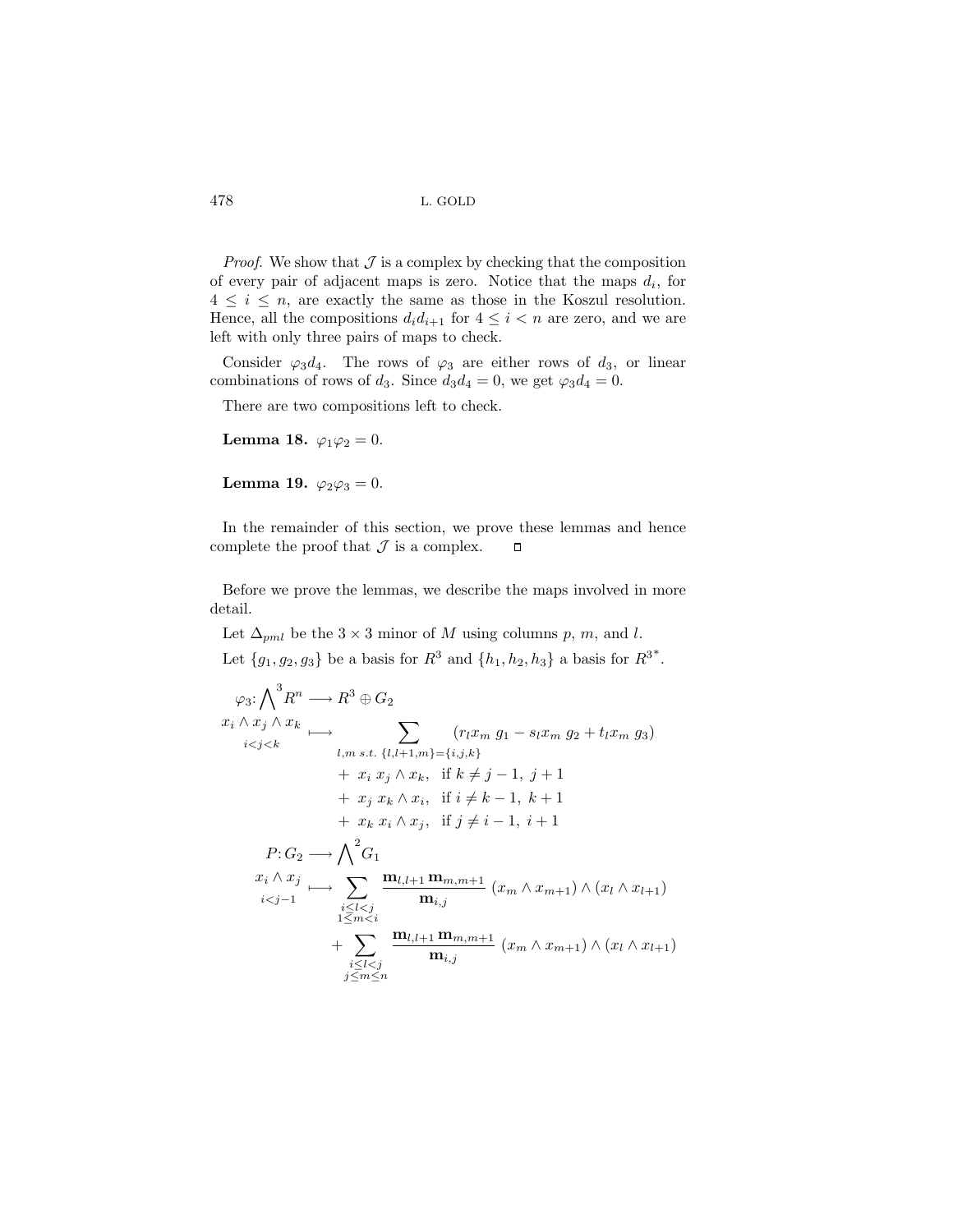$$
\bigwedge_{m}^{2} M: \bigwedge^{2} G_{1} \longrightarrow \bigwedge^{2} R^{3} \simeq R^{3}^{*}
$$
\n
$$
(x_{m} \wedge x_{m+1}) \wedge (x_{l} \wedge x_{l+1}) \longrightarrow (s_{m} t_{l} - s_{l} t_{m}) h_{1} - (r_{m} t_{l} - r_{l} t_{m}) h_{2}
$$
\n
$$
+ (r_{m} s_{l} - r_{l} s_{m}) h_{3}
$$
\n
$$
\mu M^{t} \bigwedge^{2} M: \bigwedge^{2} G_{1} \longrightarrow R^{*}
$$
\n
$$
(x_{m} \wedge x_{m+1}) \wedge (x_{l} \wedge x_{l+1}) \longrightarrow \sum_{p=1}^{n} \Delta_{pm} \mathbf{m}_{p,p+1}
$$
\n
$$
K: \bigwedge^{2} R^{3}^{*} \longrightarrow \bigwedge^{2} R^{3} \simeq R^{3}^{*}
$$
\n
$$
g_{1} \longmapsto \sum_{i=1}^{n} t_{i} \mathbf{m}_{i,i+1} h_{2} - \sum_{i=1}^{n} s_{i} \mathbf{m}_{i,i+1} h_{3}
$$
\n
$$
g_{2} \longmapsto \sum_{i=1}^{n} t_{i} \mathbf{m}_{i,i+1} h_{1} - \sum_{i=1}^{n} r_{i} \mathbf{m}_{i,i+1} h_{2}
$$
\n
$$
g_{3} \longmapsto \sum_{i=1}^{n} s_{i} \mathbf{m}_{i,i+1} h_{1} - \sum_{i=1}^{n} r_{i} \mathbf{m}_{i,i+1} h_{2}
$$

*Proof of* Lemma 18. By definition of  $K$ ,  $\varphi_1 K$  is zero. So, it is sufficient to show that  $\varphi_1 N = (\mu M^t)(\bigwedge^2 M)P = 0.$ 

Applying  $\boldsymbol{P}$  to a general element of  $G_2,$  we get

$$
x_i \wedge x_j \longrightarrow \sum_{\substack{l \in \{i, \ldots, j-1\} \\ m \in \{1, \ldots, i-1, j, \ldots, n\}}} \frac{\mathbf{m}_{l,l+1} \mathbf{m}_{m,m+1}}{\mathbf{m}_{i,j}} (x_m \wedge x_{m+1}) \wedge (x_l \wedge x_{l+1}).
$$

Under the map  $\mu M^t \Lambda^2 M$ ,  $P(x_i \wedge x_j)$  goes to

$$
\begin{aligned} \sum_{m < i \leq l < j} \frac{\mathbf{m}_{l,l+1} \, \mathbf{m}_{m,m+1}}{\mathbf{m}_{i,j}} \sum_{p=1}^{n} \Delta_{pml} \, \mathbf{m}_{p,p+1} \\ &+ \sum_{i \leq l < j \leq m} \frac{\mathbf{m}_{l,l+1} \, \mathbf{m}_{m,m+1}}{\mathbf{m}_{i,j}} \sum_{p=1}^{n} \Delta_{pml} \, \mathbf{m}_{p,p+1}. \end{aligned}
$$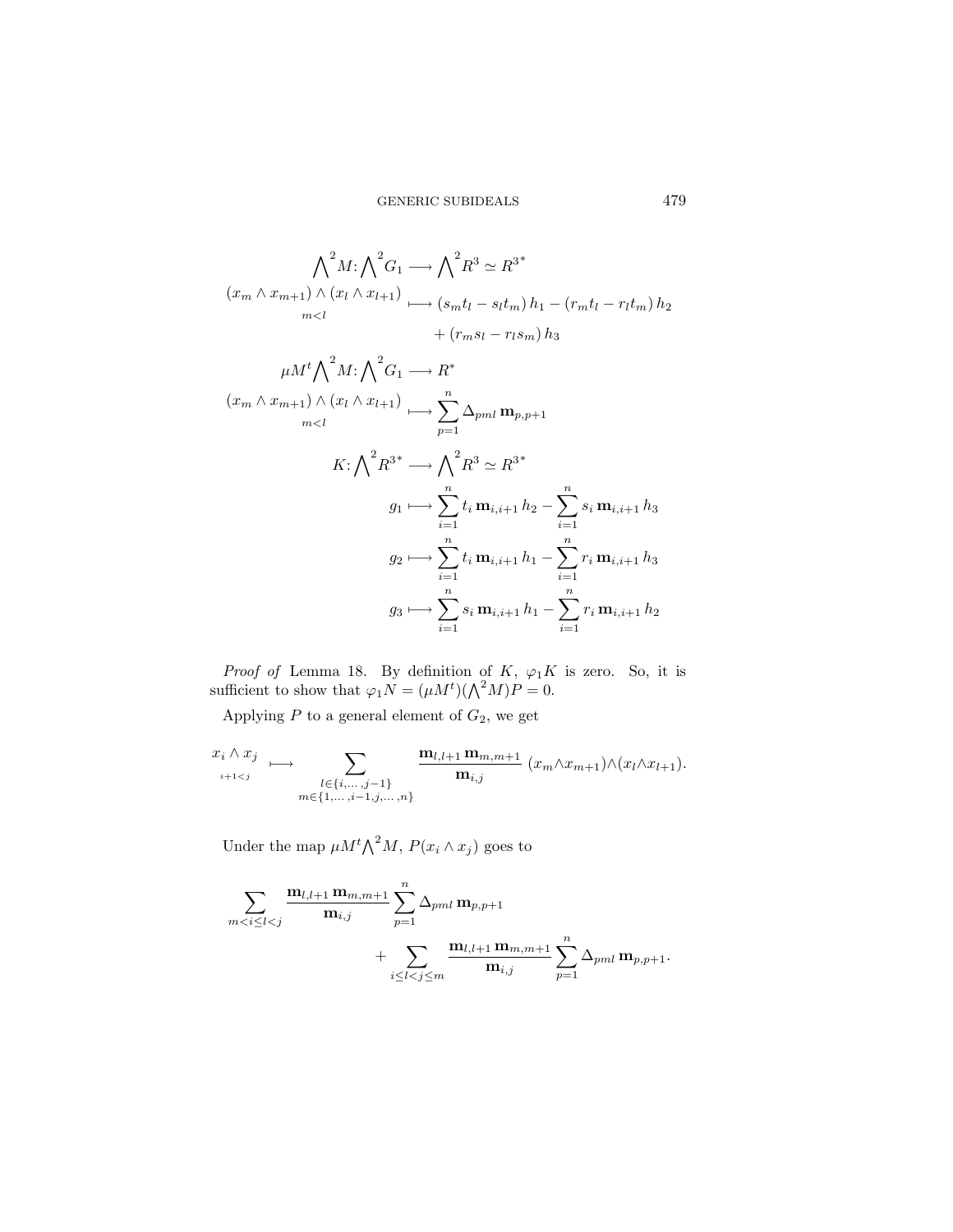Letting  $C_{pml} = ((\mathbf{m}_{l,l+1} \mathbf{m}_{m,m+1} \mathbf{m}_p)/\mathbf{m}_{i,j}) \Delta_{pml}$ , the above expression can be rewritten as

$$
= \sum_{\substack{1 \leq m < i \\ i \leq l < j}} \sum_{\substack{1 \leq m < i \\ j \leq m \leq n}} C_{pml} + \sum_{\substack{i \leq l < j \\ j \leq m \leq n}} \sum_{\substack{1 \leq p \leq n \\ m < i}} C_{pml} \\ \leq \sum_{\substack{1 \leq m < i \\ i \leq l < j \\ i \leq l < j}} C_{pml} + \sum_{\substack{1 \leq m < i \\ i \leq l < j \\ i \leq l < j \\ j \leq p \leq n}} C_{pml} + \sum_{\substack{1 \leq m < i \\ j \leq m \leq n \\ 1 \leq p < i}} C_{pml} + \sum_{\substack{i \leq l < j \\ j \leq m \leq n \\ i \leq l < j \\ j \leq m \leq n}} C_{pml}
$$

The first and last sums cancel with themselves as  $\{p, m\}$  ranges over the specified values. The second and fifth sums cancel with themselves as  $\{p, l\}$  ranges over the specified values. Since  $C_{pml} = -C_{mpl}$ , the third and fourth sums cancel with each other. Hence this whole expression is zero.  $\Box$ 

*Proof of Lemma* 19. We want to show that  $KM\psi_1 + (\bigwedge^2 M)N\psi_2 = 0$ . There are three possible forms for a basis element of  $\bigwedge^3 R^n$ . We will treat each one separately.

*Case* 1.  $x_i \wedge x_{i+1} \wedge x_{i+2}$ . Under  $\varphi_3$  this element maps to

$$
r_i x_{i+2} g_1 - s_i x_{i+2} g_2 + t_i x_{i+2} g_3 + r_{i+1} x_i g_1
$$
  
\n
$$
- s_{i+1} x_i g_2 + t_{i+1} x_i g_3 - x_{i+1} x_i \wedge x_{i+2}
$$
  
\n
$$
= (r_i x_{i+2} + r_{i+1} x_i) g_1 - (s_i x_{i+2} + s_{i+1} x_i) g_2
$$
  
\n
$$
+ (t_i x_{i+2} + t_{i+1} x_i) g_3 - x_{i+1} x_i \wedge x_{i+2}.
$$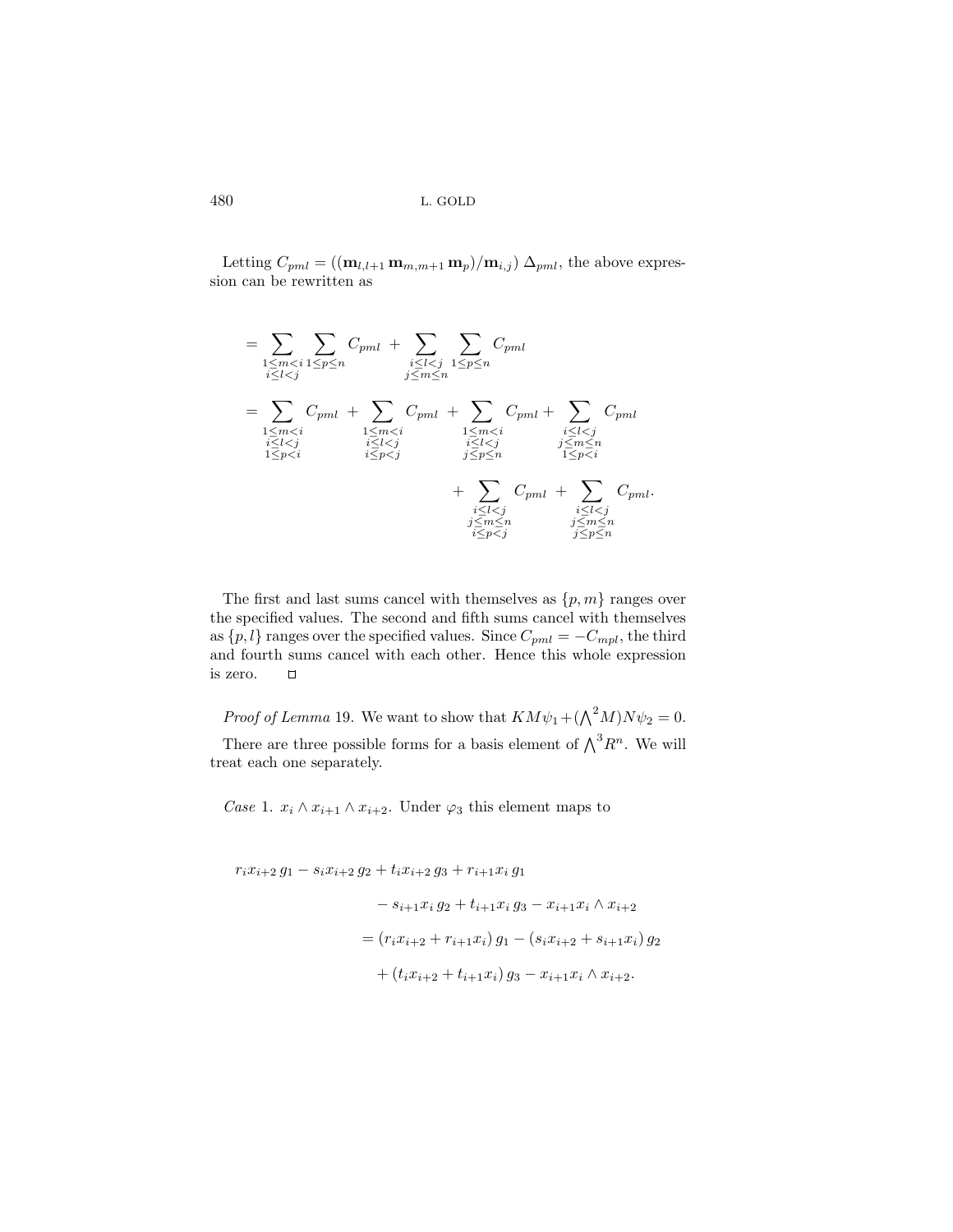In turn, under  $\varphi_2$ ,  $\varphi_3(x_i \wedge x_{i+1} \wedge x_{i+2})$  maps to

$$
(r_i x_{i+2} + r_{i+1} x_i) \left( \sum_{1 \le \delta \le n} t_{\delta} \mathbf{m}_{\delta, \delta+1} h_2 - \sum_{1 \le \delta \le n} s_{\delta} \mathbf{m}_{\delta, \delta+1} h_3 \right)
$$
  
\n
$$
- (s_i x_{i+2} + s_{i+1} x_i) \left( \sum_{1 \le \delta \le n} t_{\delta} \mathbf{m}_{\delta, \delta+1} h_1 - \sum_{1 \le \delta \le n} r_{\delta} \mathbf{m}_{\delta, \delta+1} h_3 \right)
$$
  
\n
$$
+ (t_i x_{i+2} + t_{i+1} x_i) \left( \sum_{1 \le \delta \le n} s_{\delta} \mathbf{m}_{\delta, \delta+1} h_1 - \sum_{1 \le \delta \le n} r_{\delta} \mathbf{m}_{\delta, \delta+1} h_2 \right)
$$
  
\n
$$
- x_{i+1} \sum_{\substack{l=i, i+1 \\ l \le m  
\n
$$
- x_{i+1} \sum_{\substack{l=i, i+1 \\ l+2 \le m \le n}} \frac{\mathbf{m}_{l,l+1} \mathbf{m}_{m,m+1}}{\mathbf{m}_{i,i+2}} \times [(s_m t_l - s_l t_m) h_1 - (r_m t_l - r_l t_m) h_2 + (r_m s_l - r_l s_m) h_3].
$$
$$

The  $\mathfrak{h}_1$  component is

$$
-(s_{i}x_{i+2} + s_{i+1}x_{i})\sum_{1 \leq \delta \leq n} t_{\delta} \mathbf{m}_{\delta,\delta+1} + (t_{i}x_{i+2} + t_{i+1}x_{i})\sum_{1 \leq \delta \leq n} s_{\delta} \mathbf{m}_{\delta,\delta+1}
$$

$$
- x_{i+1} \sum_{\substack{l=i, i+1 \\ 1 \leq m \leq i-1}} \frac{\mathbf{m}_{l,l+1} \mathbf{m}_{m,m+1}}{\mathbf{m}_{i,i+2}} (s_{m}t_{l} - s_{l}t_{m})
$$

$$
- x_{i+1} \sum_{\substack{l=i, i+1 \\ i+2 \leq m \leq n}} \frac{\mathbf{m}_{l,l+1} \mathbf{m}_{m,m+1}}{\mathbf{m}_{i,i+2}} (s_{m}t_{l} - s_{l}t_{m}).
$$

Rearranging this expression it becomes

$$
\sum_{1 \leq \delta \leq n} [(s_{\delta}t_{i+1} - s_{i+1}t_{\delta})x_i + (s_{\delta}t_i - s_it_{\delta})x_{i+2}] \mathbf{m}_{\delta,\delta+1}
$$
  
- 
$$
\sum_{\substack{l=i, i+1 \\ 1 \leq m \leq i-1}} \frac{\mathbf{m}_{l,l+1} \mathbf{m}_{m,m+1}}{\mathbf{m}_{i,i+2}} x_{i+1} (s_mt_l - s_th_m)
$$
  
- 
$$
\sum_{\substack{l=i, i+1 \\ i+2 \leq m \leq n}} \frac{\mathbf{m}_{l,l+1} \mathbf{m}_{m,m+1}}{\mathbf{m}_{i,i+2}} x_{i+1} (s_mt_l - s_th_m).
$$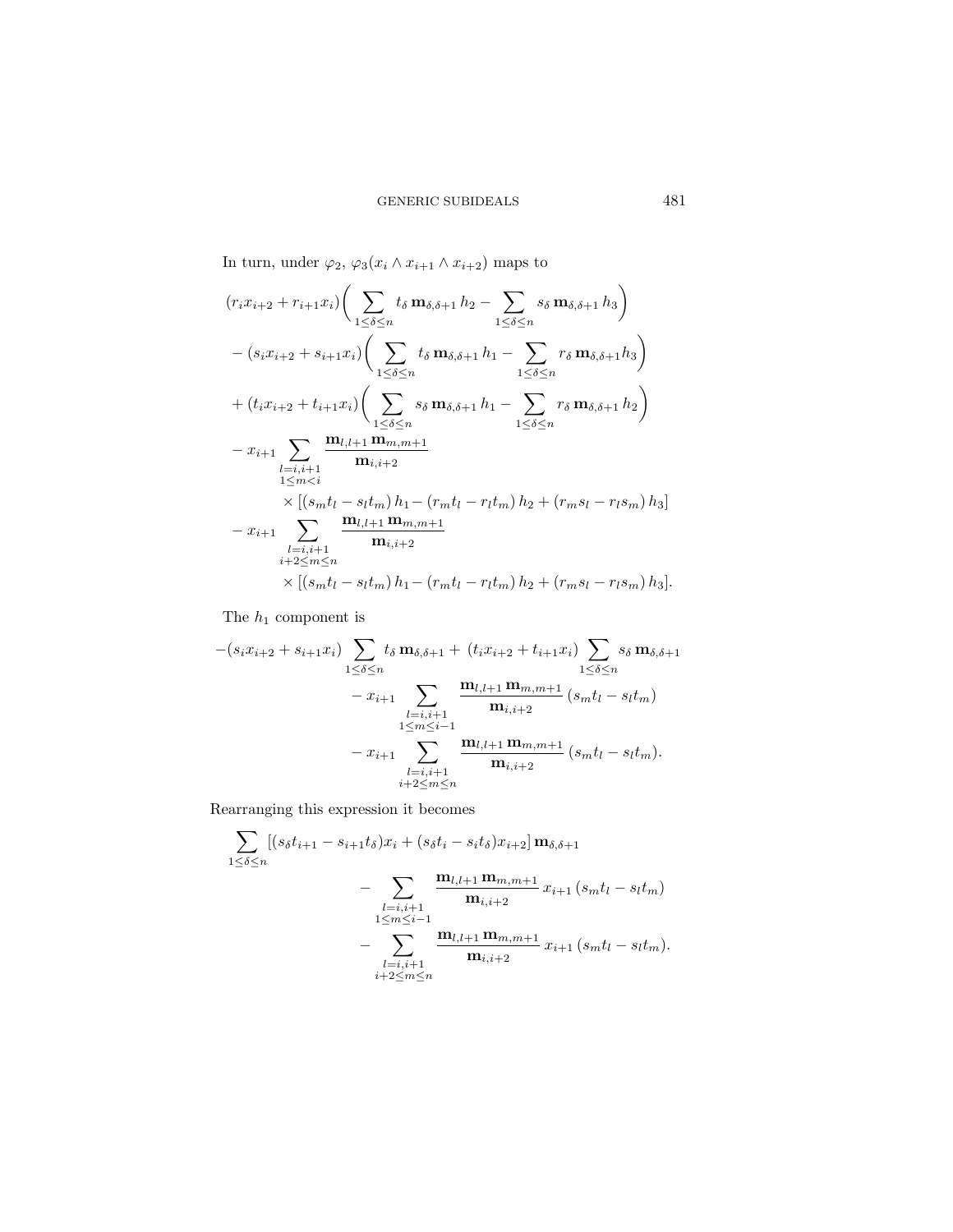The  $i$  and  $i + 1$  terms of the first sum cancel with each other. So, now the first sum has two parts: those terms where  $\delta \leq i-1$  and those terms where  $\delta \geq i + 2$ . The other two sums can be broken up into terms where  $l = i$  and terms where  $l = i + 1$ . So, we now have

$$
\sum_{1 \leq \delta \leq i-1} \left[ (s_{\delta}t_{i+1} - s_{i+1}t_{\delta})x_i + (s_{\delta}t_i - s_it_{\delta})x_{i+2} \right] \mathbf{m}_{\delta,\delta+1} \n+ \sum_{i+2 \leq \delta \leq n} \left[ (s_{\delta}t_{i+1} - s_{i+1}t_{\delta})x_i + (s_{\delta}t_i - s_it_{\delta})x_{i+2} \right] \mathbf{m}_{\delta,\delta+1} \n- \sum_{1 \leq m \leq i-1} \frac{\mathbf{m}_{i,i+1} \mathbf{m}_{m,m+1}}{\mathbf{m}_{i,i+2}} x_{i+1} (s_{m}t_{i} - s_{i}t_{m}) \n- \sum_{1 \leq m \leq i-1} \frac{\mathbf{m}_{i+1,i+2} \mathbf{m}_{m,m+1}}{\mathbf{m}_{i,i+2}} x_{i+1} (s_{m}t_{i+1} - s_{i+1}t_{m}) \n- \sum_{i+2 \leq m \leq n} \frac{\mathbf{m}_{i,i+1} \mathbf{m}_{m,m+1}}{\mathbf{m}_{i,i+2}} x_{i+1} (s_{m}t_{i} - s_{i}t_{m}) \n- \sum_{i+2 \leq m \leq n} \frac{\mathbf{m}_{i+1,i+2} \mathbf{m}_{m,m+1}}{\mathbf{m}_{i,i+2}} x_{i+1} (s_{m}t_{i+1} - s_{i+1}t_{m}).
$$

It is easy to see that  $(\mathbf{m}_{i,i+1}x_{i+1})/\mathbf{m}_{i,i+2} = x_{i+2}$  and  $(\mathbf{m}_{i+1,i+2}x_{i+1})/$ **. Now we have** 

$$
\sum_{1 \leq \delta \leq i-1} [(s_{\delta}t_{i+1} - s_{i+1}t_{\delta})x_i + (s_{\delta}t_i - s_i t_{\delta})x_{i+2}] \mathbf{m}_{\delta,\delta+1} \n+ \sum_{i+2 \leq \delta \leq n} [(s_{\delta}t_{i+1} - s_{i+1}t_{\delta})x_i + (s_{\delta}t_i - s_i t_{\delta})x_{i+2}] \mathbf{m}_{\delta,\delta+1} \n- \sum_{1 \leq m \leq i-1} \mathbf{m}_{m,m+1} x_{i+2} (s_m t_i - s_i t_m) \n+ \sum_{i+2 \leq m \leq n} \mathbf{m}_{m,m+1} x_i (s_{i+1}t_m - s_m t_{i+1}) \n- \sum_{1 \leq m \leq i-1} \mathbf{m}_{m,m+1} x_i (s_m t_{i+1} - s_{i+1} t_m) \n+ \sum_{i+2 \leq m \leq n} \mathbf{m}_{m,m+1} x_{i+2} (s_i t_m - s_m t_i) = 0.
$$

The  $h_2$  and  $h_3$  components can be similarly shown to be zero. So for Case 1, the composition of these maps is zero.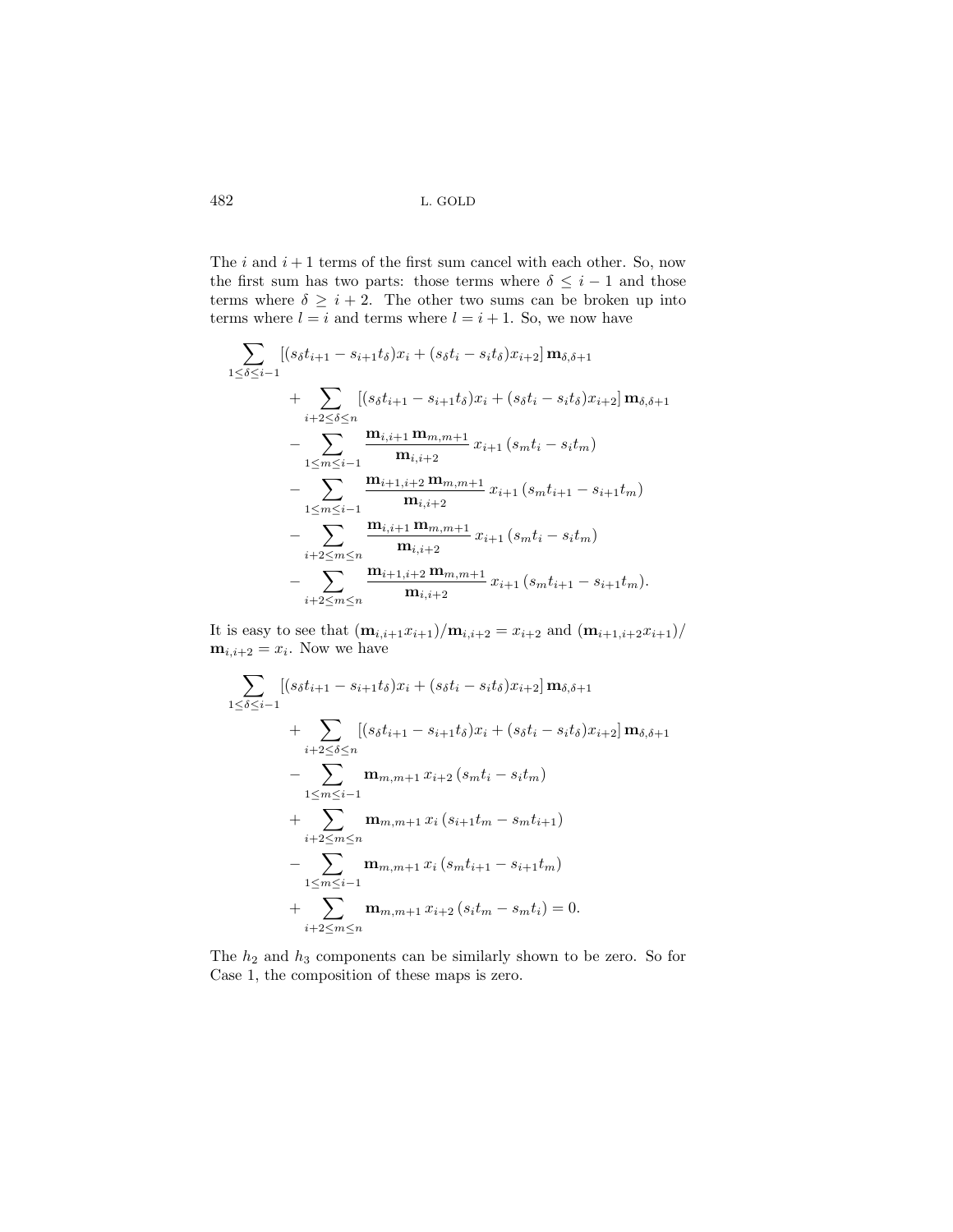*Case* 2.  $x_i \wedge x_{i+1} \wedge x_k$  where  $x_i \wedge x_k$  and  $x_{i+1} \wedge x_k$  are not part of the basis of  $G_1$ .

We may assume  $i < k$  in order to simplify the calculations. Under  $\varphi_3 x_i \wedge x_{i+1} \wedge x_k$  maps to

$$
r_i x_k g_1 - s_i x_k g_2 + t_i x_l g_3 + x_i x_{i+1} \wedge x_k - x_{i+1} x_i \wedge x_k.
$$

In turn, under  $\varphi_2$ , this element goes to

$$
r_{i}x_{k}\Big(\sum_{1\leq\delta\leq n}t_{\delta}\,\mathbf{m}_{\delta,\delta+1}\,h_{2}-\sum_{1\leq\delta\leq n}s_{\delta}\,\mathbf{m}_{\delta,\delta+1}\,h_{3}\Big) -s_{i}x_{k}\Big(\sum_{1\leq\delta\leq n}t_{\delta}\,\mathbf{m}_{\delta,\delta+1}\,h_{1}-\sum_{1\leq\delta\leq n}r_{\delta}\,\mathbf{m}_{\delta,\delta+1}\,h_{3}\Big) +t_{i}x_{k}\Big(\sum_{1\leq\delta\leq n}s_{\delta}\,\mathbf{m}_{\delta,\delta+1}\,h_{1}-\sum_{1\leq\delta\leq n}r_{\delta}\,\mathbf{m}_{\delta,\delta+1}\,h_{2}\Big) +x_{i}\sum_{i+1\leq l
$$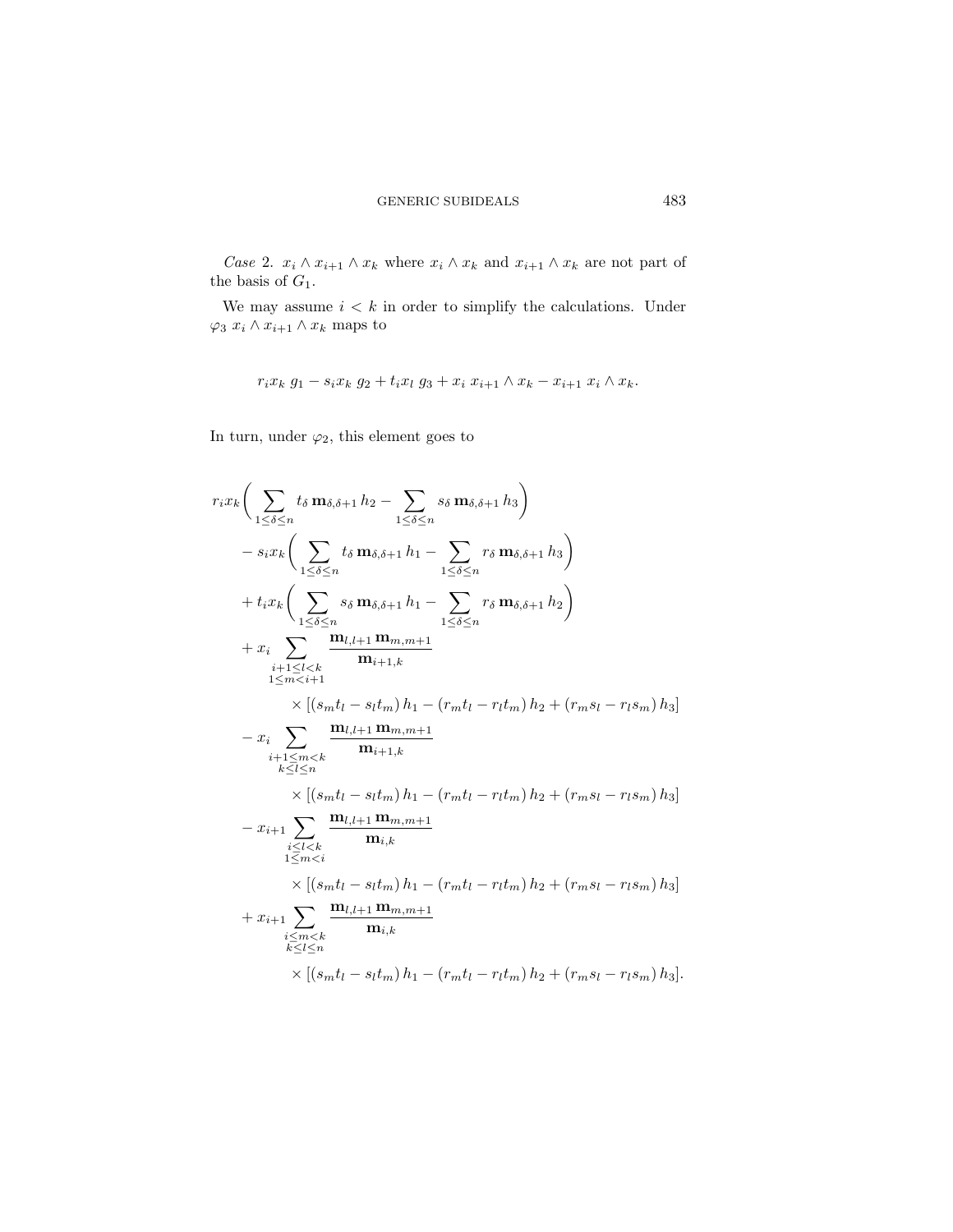Taking just the coefficient of  $h_1$ , we get

$$
\sum_{1 \leq \delta \leq n} (s_{\delta}t_{i} - s_{i}t_{\delta})x_{k} \mathbf{m}_{\delta,\delta+1} + x_{i} \sum_{\substack{i+1 \leq l < k \\ 1 \leq m < i+1}} \frac{\mathbf{m}_{l,l+1} \mathbf{m}_{m,m+1}}{\mathbf{m}_{i+1,k}} (s_{m}t_{l} - s_{l}t_{m}) + x_{i} \sum_{\substack{i+1 \leq m < k \\ k \leq l \leq n}} \frac{\mathbf{m}_{l,l+1} \mathbf{m}_{m,m+1}}{\mathbf{m}_{i+1,k}} (s_{m}t_{l} - s_{l}t_{m}) + x_{i+1} \sum_{\substack{i \leq l < k \\ 1 \leq m < i}} \frac{\mathbf{m}_{l,l+1} \mathbf{m}_{m,m+1}}{\mathbf{m}_{i,k}} (s_{m}t_{l} - s_{l}t_{m}) + x_{i+1} \sum_{\substack{i \leq m < k \\ k \leq l \leq n}} \frac{\mathbf{m}_{l,l+1} \mathbf{m}_{m,m+1}}{\mathbf{m}_{i,k}} (s_{m}t_{l} - s_{l}t_{m}).
$$

Remove the terms where  $m = 1$  or  $l = 1$  from the second, fourth, and fifth sums above. Then notice that  $[(\mathbf{m}_{i,i+1}x_{i+1})/\mathbf{m}_{i,k}][(\mathbf{m}_{i,i+1}x_i)/\mathbf{m}_{i,k}]$  **=**  $x_k$  **and rewrite the above expression as** 

$$
\sum_{1 \leq \delta \leq n} (s_{\delta}t_{i} - s_{i}t_{\delta})x_{k} \mathbf{m}_{\delta,\delta+1} + \sum_{\substack{i+1 \leq l < k \\ 1 \leq m < i}} \frac{\mathbf{m}_{l,l+1} \mathbf{m}_{m,m+1}}{\mathbf{m}_{i,i+1,k}} (s_{m}t_{l} - s_{l}t_{m})
$$
\n
$$
- \sum_{\substack{i+1 \leq m < k \\ k \leq l \leq n}} \frac{\mathbf{m}_{l,l+1} \mathbf{m}_{m,m+1}}{\mathbf{m}_{i,i+1,k}} (s_{m}t_{l} - s_{l}t_{m})
$$
\n
$$
- \sum_{\substack{i < l < k \\ 1 \leq m < i}} \frac{\mathbf{m}_{l,l+1} \mathbf{m}_{m,m+1}}{\mathbf{m}_{i,i+1,k}} (s_{m}t_{l} - s_{l}t_{m})
$$
\n
$$
+ \sum_{\substack{i < m < k \\ k \leq l \leq n}} \frac{\mathbf{m}_{l,l+1} \mathbf{m}_{m,m+1}}{\mathbf{m}_{i,i+1,k}} (s_{m}t_{l} - s_{l}t_{m}) + \sum_{\substack{i+1 \leq l < k \\ k \leq l \leq n}} \mathbf{m}_{l,l+1}x_{k} (s_{i}t_{l} - s_{l}t_{i})
$$
\n
$$
- \sum_{1 \leq m < i} \mathbf{m}_{m,m+1}x_{k} (s_{m}t_{i} - s_{i}t_{m}) + \sum_{k \leq l \leq n} \mathbf{m}_{l,l+1}x_{k} (s_{i}t_{l} - s_{l}t_{i}).
$$

So we see that the sum is zero, as desired. The calculations for the  $h_2$ and  $h_3$  components similarly yield zero.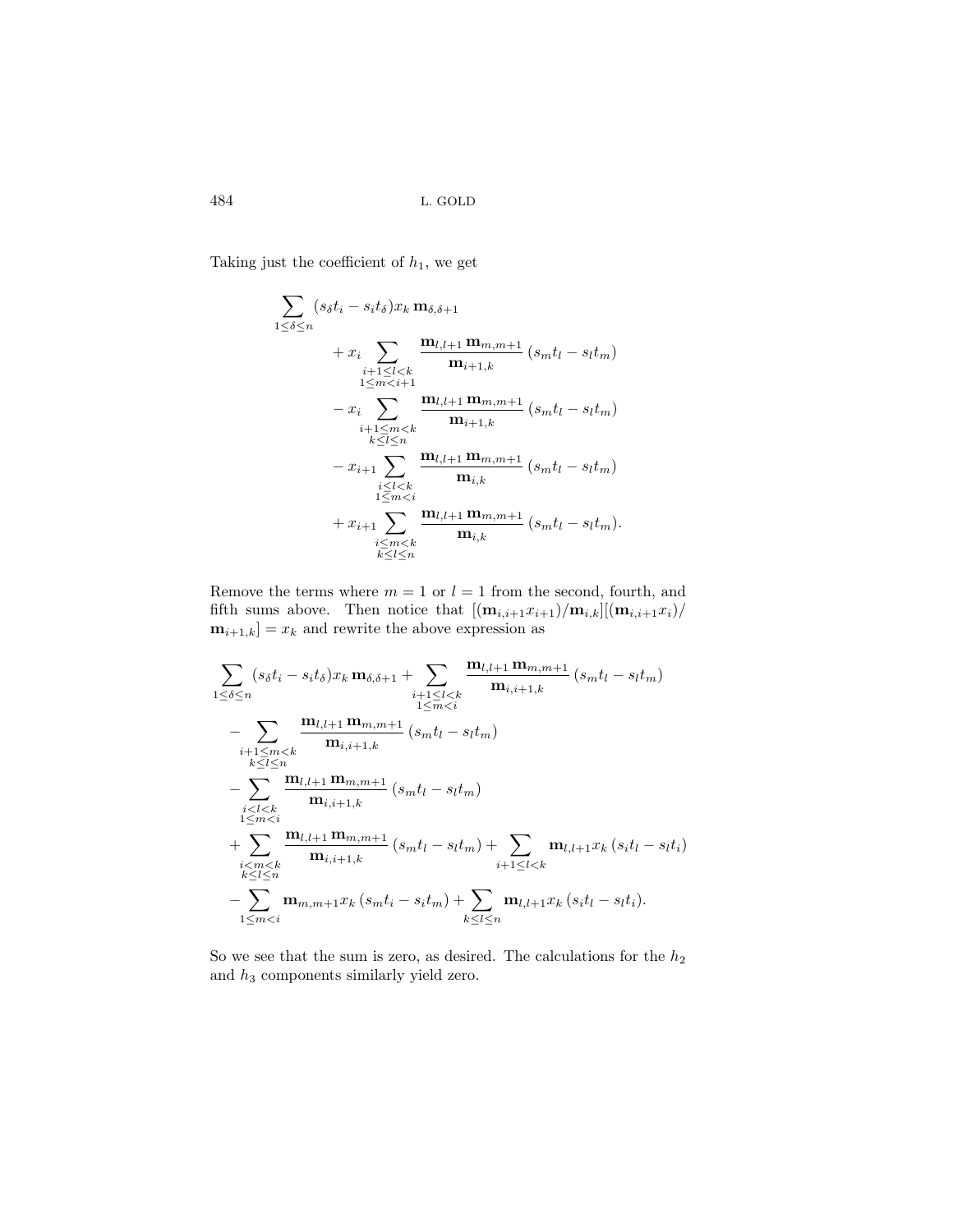*Case* 3.  $x_i \wedge x_j \wedge x_k$  where no pair among  $x_i, x_j$ , and  $x_k$  form a basis element of  $G_1$ .

Again we write down the image of this element under the map  $\varphi_3$ followed by  $\varphi_2$  and then take the coefficient of  $h_1$ . We will assume  $i < j < k.$  In this case, we get

$$
x_{i} \sum_{\substack{j \leq l < k \\ 1 \leq m < j}} \frac{\mathbf{m}_{l,l+1} \mathbf{m}_{m,m+1}}{\mathbf{m}_{j,k}} (s_{m}t_{l} - s_{l}t_{m})
$$
\n
$$
- x_{i} \sum_{\substack{j \leq m < k \\ k \leq l \leq n}} \frac{\mathbf{m}_{l,l+1} \mathbf{m}_{m,m+1}}{\mathbf{m}_{j,k}} (s_{m}t_{l} - s_{l}t_{m})
$$
\n
$$
- x_{j} \sum_{\substack{i \leq l < k \\ 1 \leq m < i}} \frac{\mathbf{m}_{l,l+1} \mathbf{m}_{m,m+1}}{\mathbf{m}_{i,k}} (s_{m}t_{l} - s_{l}t_{m})
$$
\n
$$
+ x_{j} \sum_{\substack{i \leq m < k \\ k \leq l \leq n}} \frac{\mathbf{m}_{l,l+1} b f m_{m,m+1}}{\mathbf{m}_{i,k}} (s_{m}t_{l} - s_{l}t_{m})
$$
\n
$$
+ x_{k} \sum_{\substack{i \leq l < j \\ 1 \leq m < i}} \frac{\mathbf{m}_{l,l+1} \mathbf{m}_{m,m+1}}{\mathbf{m}_{i,j}} (s_{m}t_{l} - s_{l}t_{m})
$$
\n
$$
- x_{k} \sum_{\substack{i \leq m < j \\ j \leq l \leq n}} \frac{\mathbf{m}_{l,l+1} \mathbf{m}_{m,m+1}}{\mathbf{m}_{i,j}} (s_{m}t_{l} - s_{l}t_{m}).
$$

The expression simplifies to

$$
\sum_{\substack{j \leq l < k \\ 1 \leq m < j}} \frac{\mathbf{m}_{l,l+1} \, \mathbf{m}_{m,m+1}}{\mathbf{m}_{i,j,k}} \left( s_m t_l - s_l t_m \right) \\ - \sum_{\substack{j \leq m < k \\ k \leq l \leq n}} \frac{\mathbf{m}_{l,l+1} \, \mathbf{m}_{m,m+1}}{\mathbf{m}_{i,j,k}} \left( s_m t_l - s_l t_m \right) \\ - \sum_{\substack{i \leq l < k \\ 1 \leq m < i}} \frac{\mathbf{m}_{l,l+1} \, \mathbf{m}_{m,m+1}}{\mathbf{m}_{i,j,k}} \left( s_m t_l - s_l t_m \right) \\ + \sum_{\substack{i \leq m < k \\ k \leq l \leq n}} \frac{\mathbf{m}_{l,l+1} \, \mathbf{m}_{m,m+1}}{\mathbf{m}_{i,j,k}} \left( s_m t_l - s_l t_m \right)
$$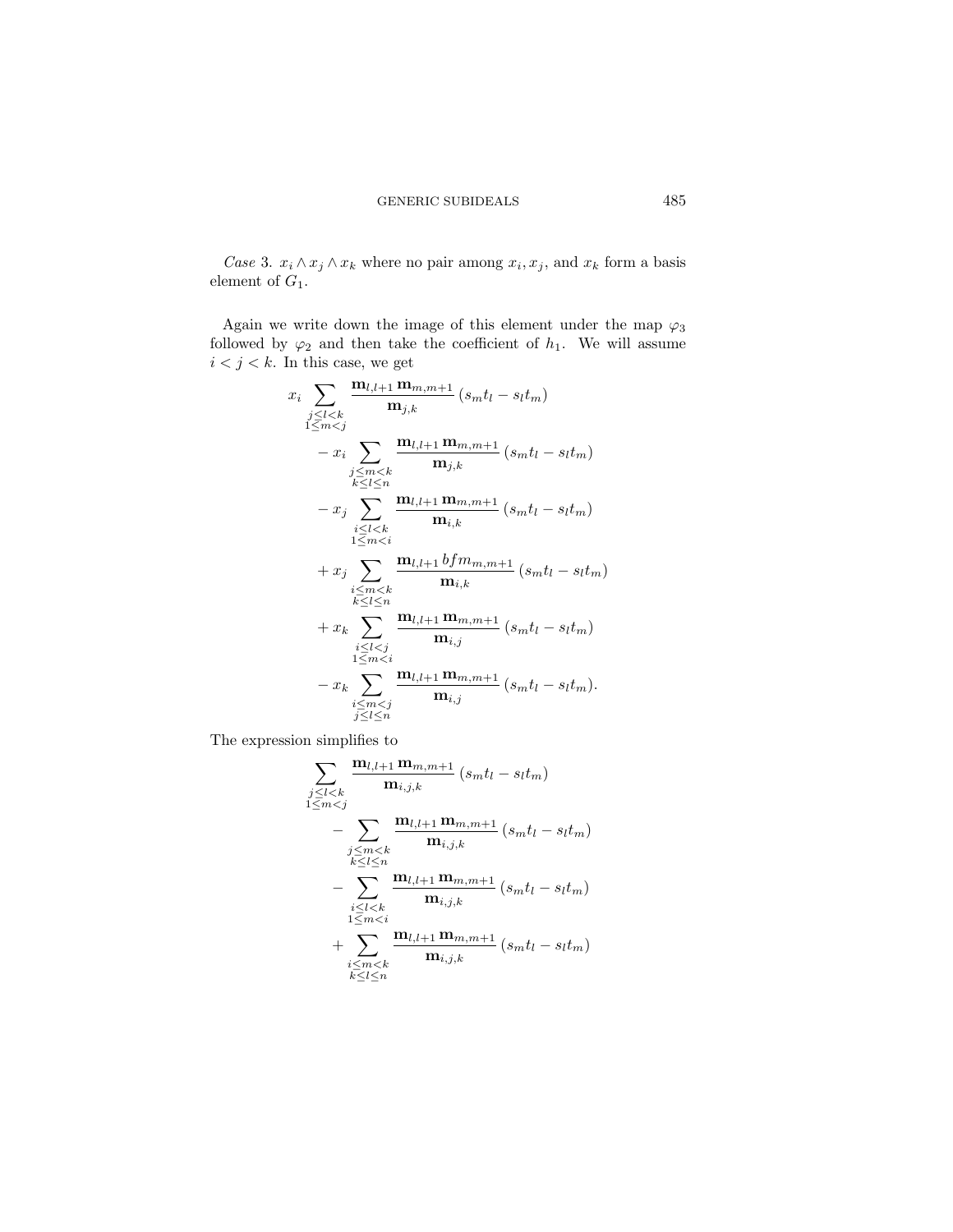$$
+\sum_{\substack{i\leq l
$$

Now we can see that everything cancels. The fifth sum cancels the terms of the third sum where  $i \leq l \leq j$ . The remaining terms of the third sum, those where  $j \leq l \leq k$ , cancel with the terms of the terms of the first sum where  $m < i$ . The remaining terms of the first sum, those where  $i \leq m < j$ , cancel with the terms of the sixth sum where  $j \leq l \leq k$ . The remaining terms of the sixth sum, those where  $k \leq l \leq n$ , cancel with the terms of the fourth sum where  $i \leq m < j$ . The remaining terms of the fourth sum, those where  $j \leq m \leq k$ , cancel with the entire second sum.

The calculations for the  $h_2$  and  $h_3$  components similarly yield zero and so the composition of these maps is zero as desired.  $\Box$ 

**4.2 Proof of exactness.** Recall that the complex  $K$  is the Koszul resolution of  $R/(x_1,\ldots,x_n)$ . Let  $A_i$  be the matrix of the map  $d_i$  with respect to the usual bases. In particular, we denote the rows of  $A_3$ corresponding to generators of  $G_1$  by  $y_1, \ldots, y_n$  and the rows of  $A_3$ corresponding to generators of  $G_2$  by  $y_{n+1}, \ldots, y_{\binom{n}{2}}$ .

The complex  $K$  satisfies the conditions of Corollary 6 so we may simultaneously factor the matrices  $\bigwedge^{\text{rank }A_i} A_i$ . In order to calculate the minors of  $A_3$ , we describe the first three steps in the complete factorization of  $K$ .

$$
(\bigwedge^{\text{rank } A_1} A_1)_{1,j} = x_j,
$$
  

$$
(\bigwedge^{\text{rank } A_2} A_2)_{I,J} = (a_1)_I (a_2)_J \text{ where } (a_1)_I = \text{sgn}(I, I') x_{I'},
$$
  
and

$$
(\bigwedge^{\text{rank }A_3}A_3)_{L,N} = (a'_2)_L (a_3)_N \text{ where } (a'_2)_L = \text{sgn}(L, L')(a_2)_{L'},
$$

Choose  $i \in \{1, ..., n\}$ . Let  $L = \{i, n + 1, ..., {n \choose 2}\}$ . So  $L' =$  $\{1,\ldots,n\}\setminus\{i\}$ . If  $I = \{1,\ldots,n\}\setminus\{i\}$ , we have that  $(\bigwedge^{\text{rank }A_2}A_2)_{I,L'}$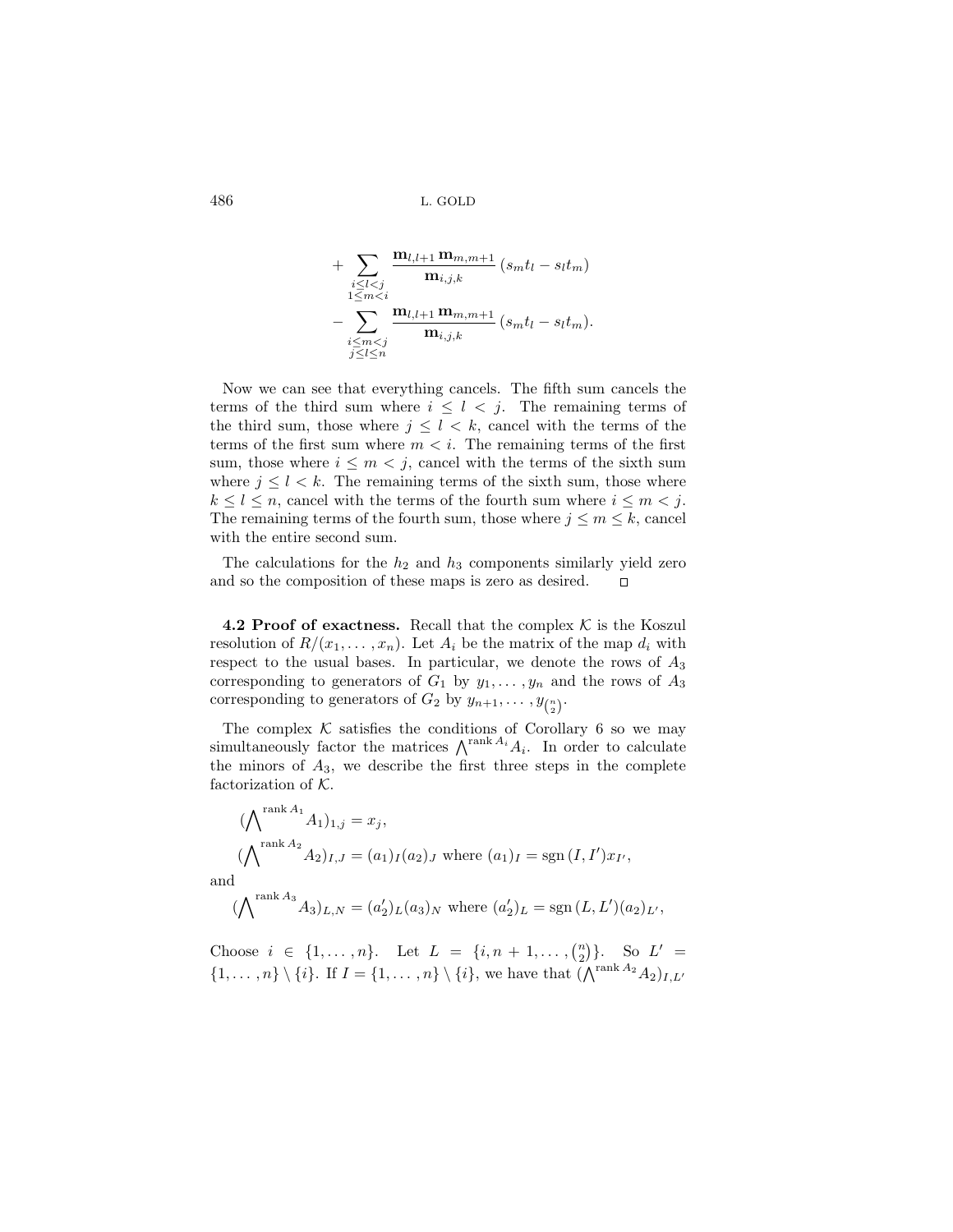is the determinant of the matrix

| $-x_2$ |        |       | $x_n$            |
|--------|--------|-------|------------------|
| $x_1$  | $-x_3$ | 0     |                  |
|        | $x_2$  | $x_4$ |                  |
|        |        | $x_3$ |                  |
|        |        |       |                  |
|        |        |       | $\boldsymbol{x}$ |

with the *i*th row and column removed. Since  $(a_1)_I = x_i, (\bigwedge^{\text{rank } A_2} \times$  $(A_2)_{I,L'} = (-1)^{n-1} \mathbf{m}_{i,i+1} x_i$ . So  $(a'_2)_L = \text{sgn}(L, L')(a_2)_{L'} = \text{sgn}(L, L') \times$  $(-1)^{n-1}\mathbf{m}_{i,i+1}$ . Then for any choice of  $\binom{n}{2} - n + 1$  columns N of  $A_3$ , we have that  $(\bigwedge^{\text{rank }A_3}A_3)_{L,N} = \text{sgn}(L,L')(-1)^{n-1}\mathbf{m}_{i,i+1}(a_3)_N.$ 

Let  $\lambda = \binom{n}{2} - n + 1$ .

**Lemma 20.** codim  $(I_\lambda(\varphi_3)) \geq 2$  *and* rank  $(\varphi_3) = \lambda$ *.* 

*Proof.* Let the rows of  $\varphi_3$  be  $z_1, \ldots, z_{\lambda+2}$  where the first three rows are  $\sum_{1 \leq i \leq n} r_i y_i \sum_{1 \leq i \leq n} s_i y_i$ ,  $\sum_{1 \leq i \leq n} t_i y_i$ , and the remaining  $\lambda - 1$ rows are  $\overline{y_{n+1}, \ldots y_{\binom{n}{2}}}$ .

Take K to be  $\{1, 4, 5, \ldots, \lambda + 2\}$ . Then by multilinearity

$$
\left(\bigwedge^{\lambda}\varphi_3\right)_{K,N} = \sum_{1 \leq i \leq n} r_i \det \begin{pmatrix} y_i \\ y_{n+1} \\ \vdots \\ y_{\binom{n}{2}} \end{pmatrix}_N = \sum_{1 \leq i \leq n} r_i \left(\bigwedge^{\text{rank } A_3} A_3\right)_{L,N}
$$

$$
= \sum_{1 \leq i \leq n} \text{sgn}\left(L, L'\right) (-1)^{n-1} r_i \mathbf{m}_{i,i+1}(a_3)_N
$$

for any subset N of size  $\lambda$  and  $L = \{i, n+1, \dots, {n \choose 2}\}.$ 

Similarly, if we take  $K = \{2, 4, 5, ..., \lambda + 2\}$  and  $K = \{3, 4, 5, ...,$  $\lambda + 2$ , we get

$$
\left(\bigwedge^{\lambda}\varphi_3\right)_{K,N} = \sum_{1 \le i \le n} \operatorname{sgn}(L, L')(-1)^n s_i \mathbf{m}_{i,i+1}(a_3)_N
$$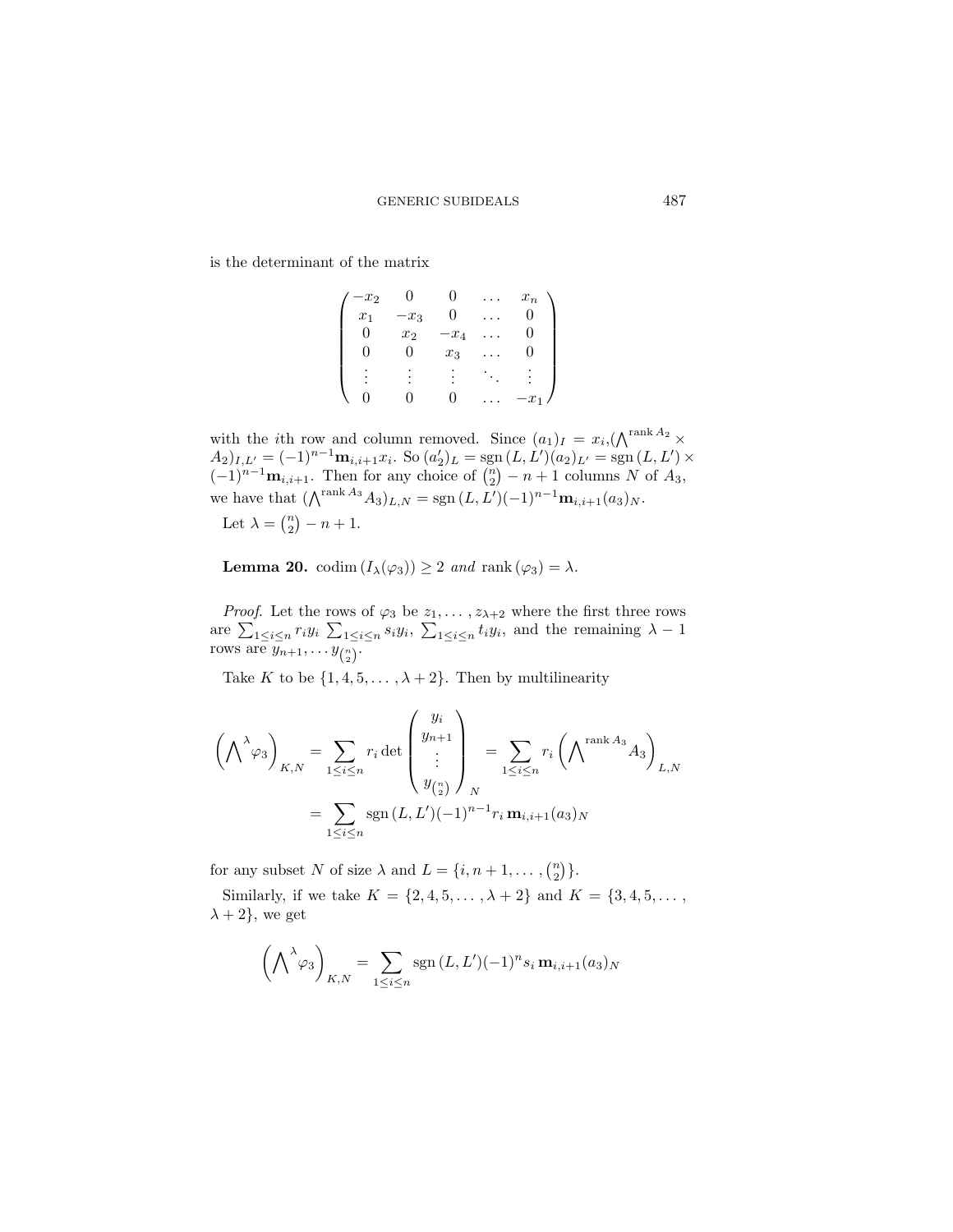and

$$
\left(\bigwedge^{\lambda}\varphi_3\right)_{K,N} = \sum_{1 \le i \le n} \operatorname{sgn}\left(L, L'\right) (-1)^{n-1} t_i \mathbf{m}_{i,i+1}(a_3)_N
$$

respectively, for any choice of N.

If codim  $(I_\lambda(\varphi_3)) = 1$ , then the  $(\bigwedge^{\lambda} \varphi_3)_{K,N}$  over all K and N must have a common factor. Hence  $\{(a_3)_N\}$  over all choices for N must have a common factor. This leads to a contradiction because the ideal generated by all the  $(a_3)_N$  is of codimension n.

We know there must be an N such that  $(a_3)_N \neq 0$ , so we have also found a nonzero  $\lambda \times \lambda$  minor of  $\varphi_3$ . By construction, the rank of  $\varphi_3$ cannot be larger than  $\lambda$ , therefore it is equal to  $\lambda$ .  $\Box$ 

Now we are prepared to prove the following lemma.

**Lemma 21.** *The complex* J *of Theorem* 16 *is exact.*

We will show the complex  $\mathcal J$  is exact by applying the Buchsbaum-Eisenbud exactness theorem (Theorem 2).

*Proof*. We know that all the conditions of Theorem 2 are satisfied for  $k \geq 4$  because the tail of the complex is the same as the tail of the Koszul resolution of  $n$  variables. It remains to be shown that the conditions hold for  $k = 1, 2,$  and 3.

*Claim.* rank  $(\varphi_1)$  + rank  $(\varphi_2)$  = rank  $(R^3)$ .

Since  $M \neq 0$ , rank  $(\varphi_1) = \text{rank}(\alpha \beta \gamma) = 1$ . So, we just need to show that rank  $\varphi_2 = 2$ . The sum of the ranks of the maps is always less than or equal to the rank of the module. So, we know that rank  $(\varphi_2) \leq 3 - 1 = 2$ . To show equality, we just need to find a 2  $\times$  2 submatrix with nonzero determinant. Since  $\varphi_2$  includes the  $3 \times 3$  Koszul matrix, it also contains a  $2 \times 2$  submatrix with nonzero determinant, namely the product of two generators of the 3-generated ideal.

*Claim.* rank  $(\varphi_2)$  + rank  $(\varphi_3)$  = rank  $(R^3 \oplus G_2)$ .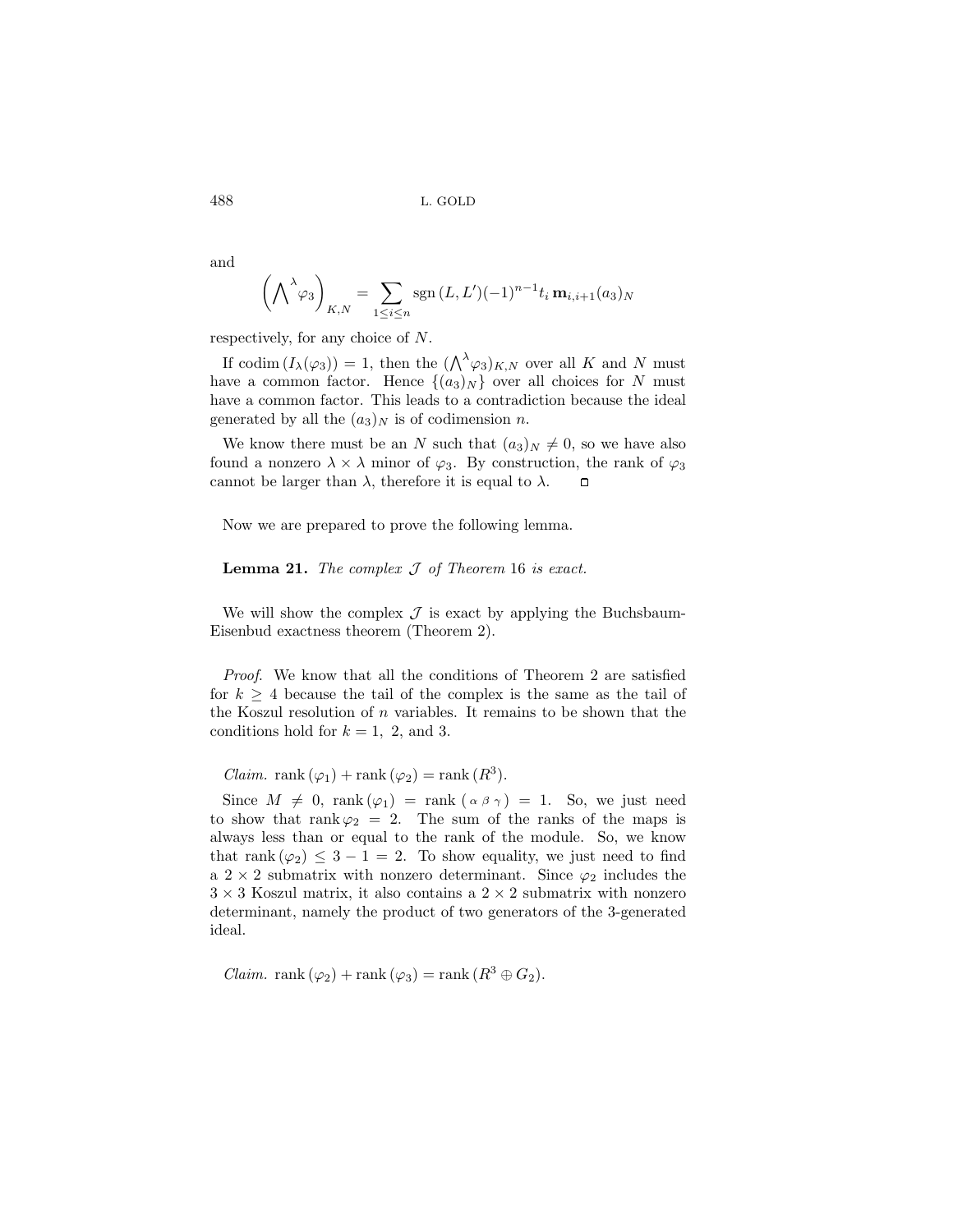From above, we know that rank  $(\varphi_2) = 2$ . Lemma 20 shows that rank  $(\varphi_3) = \binom{n}{2} - n + 1$  and we know that rank  $(R^3 \oplus G_2) = 3 + \binom{n}{2} - n$ .

*Claim.* rank  $(\varphi_3)$  + rank  $(d_4)$  = rank  $(\bigwedge^3 R^n)$ .

The rank of  $d_4$  is  $\binom{n}{3} - \binom{n}{2} + n - 1$  because it is part of the Koszul complex, which is exact. We showed above that rank  $\varphi_3 = \binom{n}{2} - n + 1$ . So rank  $\varphi_3$  + rank  $(d_4) = {n \choose 2} - n + 1 + {n \choose 3} - {n \choose 2} + n - 1 = {n \choose 3} =$ rank  $(\bigwedge^3 R^n)$ .

*Claim.* codim  $(I(\varphi_1)) \geq 1$ .

We know rank  $(\varphi_1) = 1$  so  $I(\varphi_1)$  is generated by the entries of  $\varphi_1$ . Since  $M \neq 0$ , this ideal is nonzero and so its codimension must be at least one.

*Claim.* codim  $(I(\varphi_2)) \geq 2$ .

The rank of  $\varphi_2$  is 2, so  $I(\varphi_2) = I_2(\varphi_2)$ . The map given by the matrix K is the Koszul relations on  $\alpha, \beta$ , and  $\gamma$ , so the 2 × 2 minors of it (and hence also of  $\varphi_2$ ) contain the ideal  $(\alpha^2, \beta^2, \gamma^2)$ . So codim  $(I(\varphi_2)) \ge$ codim  $(\alpha^2, \beta^2, \gamma^2)$ . Since codim  $(\alpha^2, \beta^2, \gamma^2)$  = codim  $(\alpha, \beta, \gamma)$  = 2, we have that codim  $(I_2(\varphi_2)) \geq 2$ .

*Claim.* codim  $(I(\varphi_3)) \geq 3$ .

Choose bases for  $F_i$ . Let  $A_i$  be the matrix of the map  $d_i$  for  $i \geq 4$ , and let  $A_i$  be the matrix of the map  $\varphi_i$  for  $1 \leq i \leq 3$ . Since the Koszul resolution is exact, by Theorem 2 codim  $(I(d_i)) \geq i$  for  $i \geq 4$ . By Lemma 20 codim  $(I(\varphi_3)) \geq 2$ . We showed above that codim  $(I(\varphi_2)) \geq 2$ . So by application of Corollary 6 to  $\mathcal{J}$ , there are ideals  $B_i$  such that  $I(d_4) = B_5B_4$ ,  $I(\varphi_3) = B_4B_3$ ,  $I(\varphi_2) = B_3B_2$ , and  $I(\varphi_1) = B_2B_1$ . The ideal  $I(\varphi_1)$  must have trivial complete factorization, so  $B_1 = (1)$  and  $B_2 = J$ .

The codimension of a product of ideals is the minimum of the codimension of the factors. Since codim  $(I(\varphi_4)) \geq 4$ , we also know that codim  $(B_4) \geq 4$ . Therefore we would be done if we could show that codim  $(B_3) \geq 3$ , and since codim  $(I(\varphi_3)) \geq 2$ , we just need to show that  $\text{codim}(B_3) \neq 2$ .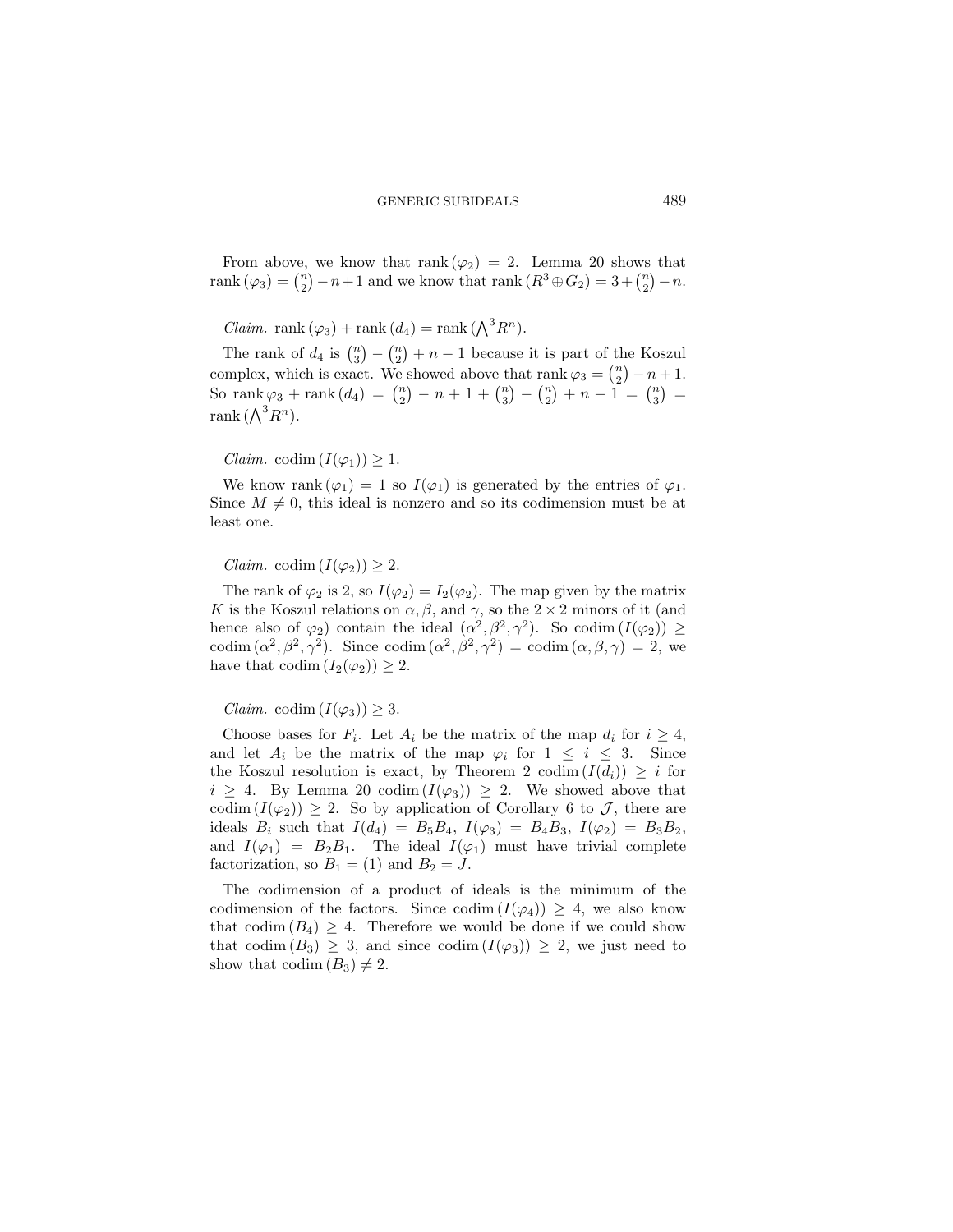Suppose that  $\text{codim}(B_3) = 2$ . Then there is a codimension 2 prime P such that  $B_3 \subset P$ . By construction,  $B_3$  contains J and the entries of  $N$ . Therefore  $P$  is a codimension 2 component of  $J$ . Hence, by Proposition 11,  $P = (x_i, x_j)$  for some nonadjacent integers modulo n i and j. Consider an entry of N in the  $x_i \wedge x_j$  column,

$$
\sum_{\substack{l\in\mathcal{I}\\m\in\mathcal{I}^c}}\frac{\mathbf{m}_{l,l+1}\,\mathbf{m}_{m,m+1}}{\mathbf{m}_{i,j}}\,(s_mt_l-s_lt_m).
$$

If  $s_i t_j - s_j t_i \neq 0$ , then the term of the sum where  $l = i$  and  $m = j$  is nonzero. In fact, this term is  $\mathbf{m}_{i+1,j+1}(s_i t_j - s_j t_i)$ . None of the other terms can possibly cancel with this term and so the sum is not contained in the ideal P. This is a contradiction. Therefore  $\text{codim}(B_3) \geq 3$  and so codim  $(I(\varphi_3)) \geq 3$ .  $\Box$ 

#### **5. A menagerie of binomial ideals.**

**5.1 Specializations.** The family of ideals above have generic coefficients so, for almost all specializations, the resolution is still exact. One wonders whether it is possible to specialize these coefficients to get binomial ideals tail resolution equivalent to  $(x_1, \ldots, x_n)$ . For projective dimension less than seven, it is possible as the following examples show.

**Example 22** (Projective dimension 4). This example is the resolution for 4 variables with the specialization that  $r_3 = r_4 = s_1 = s_4 =$  $t_1 = t_2 = 0$ , giving that the generators of the ideal are

$$
\alpha = r_1cd + r_2ad,
$$
  
\n
$$
\beta = s_2ad + s_3ab, \text{ and}
$$
  
\n
$$
\gamma = t_3ab + t_4bc,
$$

and the resolution of  $R/(\alpha, \beta, \gamma)$  has the form

$$
0 \longrightarrow R \xrightarrow{d_4} R^4 \xrightarrow{\varphi_3} R^6 \xrightarrow{\varphi_2} R^3 \xrightarrow{\varphi_1} R
$$

where

$$
\varphi_1 = (\alpha \ \beta \ \gamma)
$$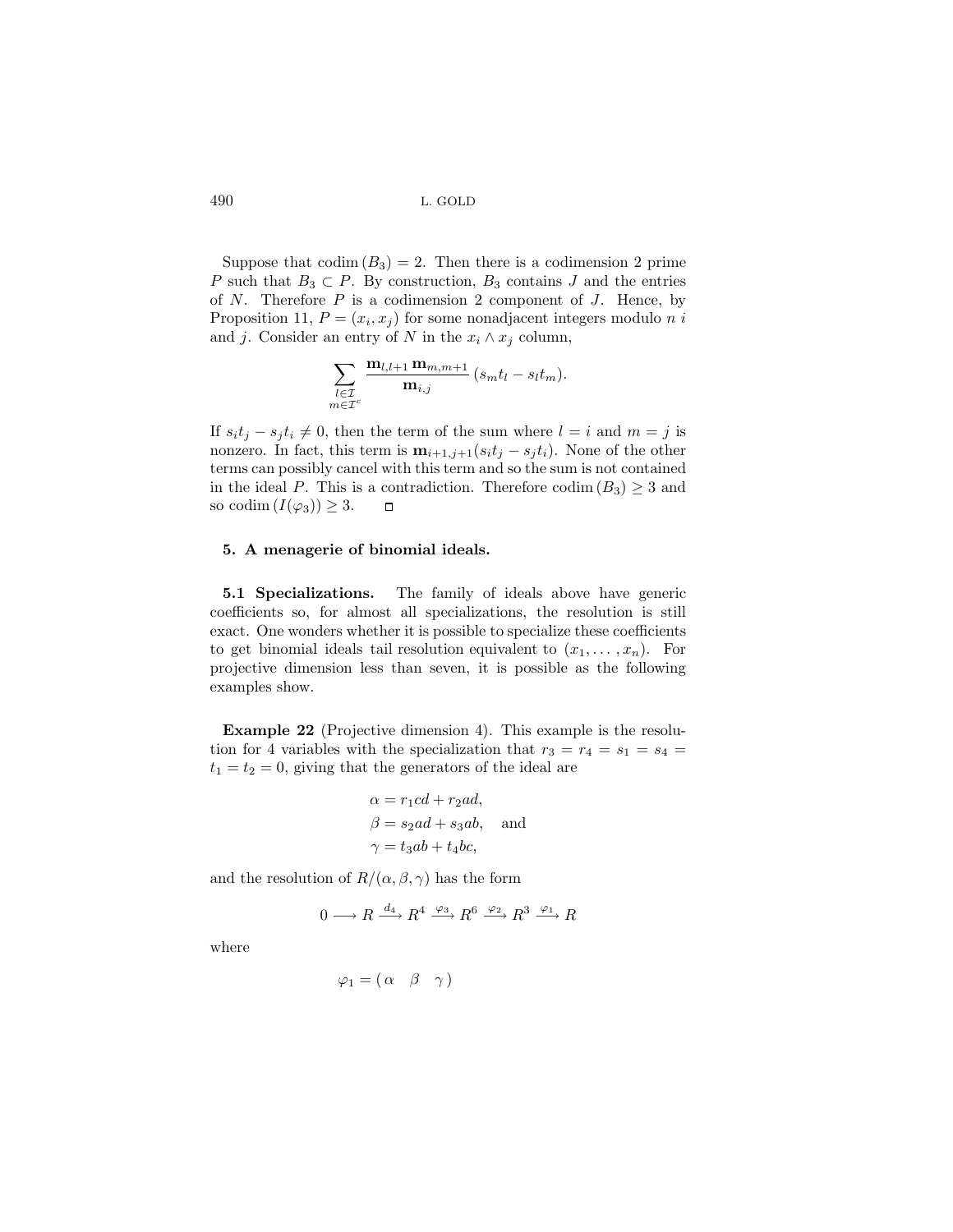$$
\varphi_2 = \begin{pmatrix} 0 & \gamma & \beta & * & * \\ \gamma & 0 & -\alpha & * & * \\ -\beta & -\alpha & 0 & * & * \end{pmatrix}.
$$

The missing entries denoted by ∗ are polynomials of degree 2 in the variables and degree 2 in the coefficients.

$$
\varphi_3 = \begin{pmatrix} r_{2}a + r_{1}c & r_{1}d & 0 & r_{2}d \\ -s_{2}a & 0 & -s_{3}a & -s_{3}b - s_{2}d \\ 0 & t_{4}b & t_{3}a + t_{4}c & t_{3}b \\ -b & 0 & d & 0 \\ 0 & a & 0 & -c \end{pmatrix}.
$$

**Example 23** (Projective dimension 5). This example is the resolution for 5 variables with the specialization that  $r_2 = r_3 = r_5 = s_1$  $s_3 = s_4 = t_1 = t_2 = t_4 = 0$ , giving that the generators of the ideal are

$$
\alpha = r_1cde + r_4abc,
$$
  
\n
$$
\beta = s_2ade + s_5bcd, \text{ and}
$$
  
\n
$$
\gamma = t_3abe + t_5bcd,
$$

and the resolution of  $R/(\alpha, \beta, \gamma)$  has the form

$$
0 \longrightarrow R \xrightarrow{d_5} R^5 \xrightarrow{d_4} R^{10} \xrightarrow{\varphi_3} R^8 \xrightarrow{\varphi_2} R^3 \xrightarrow{\varphi_1} R
$$

where

$$
\varphi_1=(\begin{matrix}\alpha&\beta&\gamma\end{matrix})
$$

and

$$
\varphi_2 = \begin{pmatrix} 0 & \gamma & \beta & * & * & * & * & * \\ \gamma & 0 & -\alpha & * & * & * & * & * \\ -\beta & -\alpha & 0 & * & * & * & * & * \end{pmatrix}.
$$

and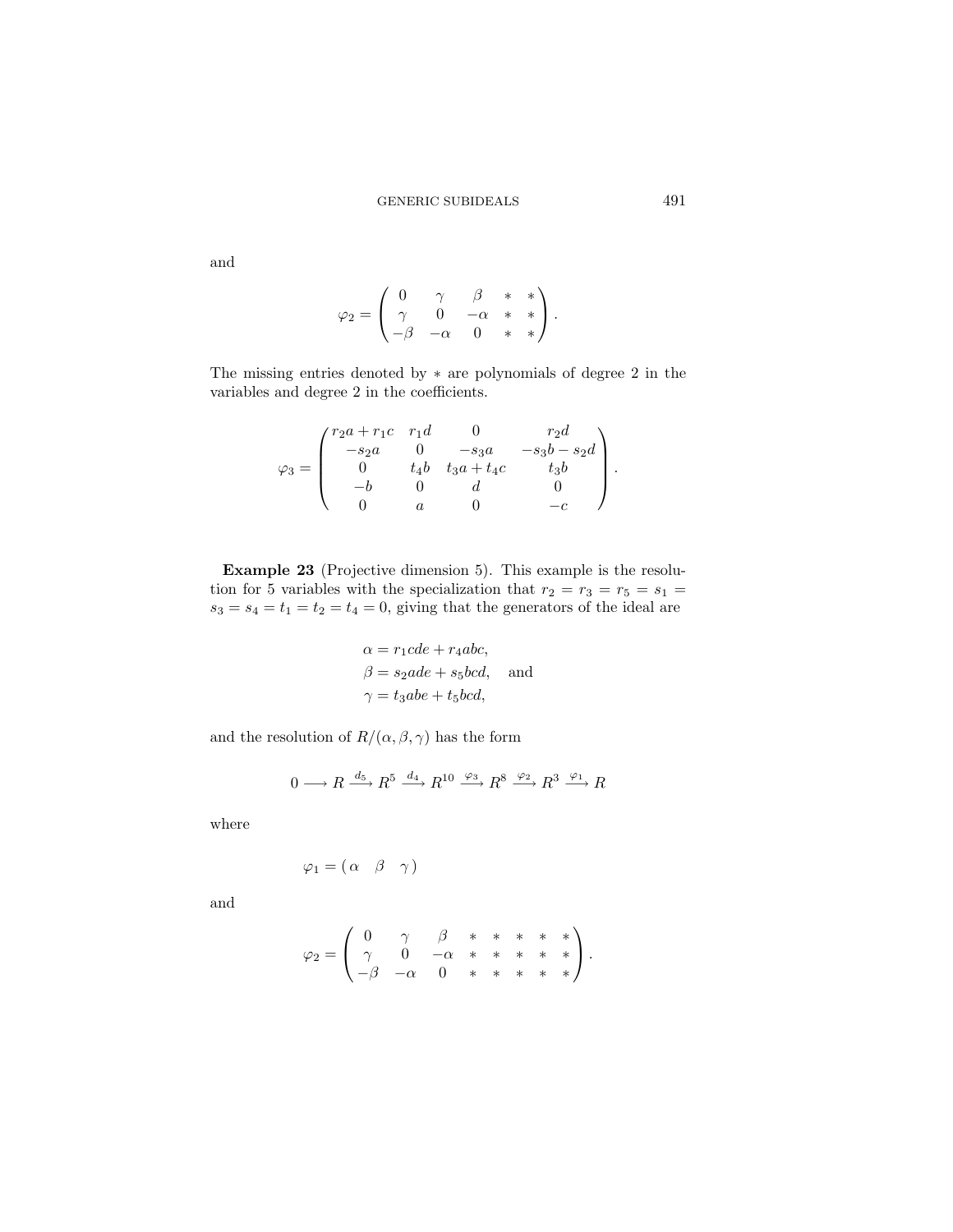The missing entries denoted by ∗ are polynomials of degree 3 in the variables and degree 2 in the coefficients.

|  | $r_1c$         |          |                  |                |                        |                |                                                                                                                                                  |                |                |          |  |
|--|----------------|----------|------------------|----------------|------------------------|----------------|--------------------------------------------------------------------------------------------------------------------------------------------------|----------------|----------------|----------|--|
|  | $-s_2a$        |          |                  |                |                        |                | $\begin{array}{ccccccccc} r_1d & r_1e & 0 & 0 & r_4a & 0 & 0 & r_4b & r_4c\cr 0 & -s_5b & 0 & -s_5c & -s_5d & -s_2d & -s_2e & 0 & 0 \end{array}$ |                |                |          |  |
|  |                |          |                  |                | 0 $t_5b$ $t_3a$ $t_5c$ |                | $t_5d$ $t_3b$ 0 0                                                                                                                                |                |                | $t_3e$   |  |
|  | $-b$           |          | $\overline{0}$   |                |                        |                | $d\qquad e\qquad 0\qquad 0$                                                                                                                      | $\overline{0}$ | $\theta$       | 0        |  |
|  | $\overline{0}$ |          |                  | $-c$           | $\overline{0}$         | $e$ 0          |                                                                                                                                                  |                | $\overline{0}$ |          |  |
|  | $\theta$       | $\alpha$ | $\theta$         | $\overline{0}$ | $\overline{0}$         | $\overline{0}$ | $-c$                                                                                                                                             |                | $\epsilon$     | $\theta$ |  |
|  | 0              | $\theta$ | $\boldsymbol{a}$ | $\theta$       | $\overline{0}$         | $\overline{0}$ | $\begin{array}{c} 0 \end{array}$                                                                                                                 | $-c$           |                |          |  |
|  |                |          |                  | $\overline{0}$ | $\overline{a}$         | $\overline{0}$ | $\overline{0}$                                                                                                                                   | b              | 0              |          |  |

**Example 24** (Projective dimension 6). This example is the resolution for 6 variables with the specialization that  $r_2 = r_3 = r_5 = r_6 =$  $s_1 = s_3 = s_4 = s_6 = t_1 = t_2 = t_4 = t_5 = 0$  giving that the generators of the ideal are

$$
\alpha = r_1cdef + r_4abcf,
$$
  
\n
$$
\beta = s_2adef + s_5abcd,
$$
 and  
\n
$$
\gamma = t_3abef + t_6bcde,
$$

and the resolution of  $R/(\alpha, \beta, \gamma)$  has the form

$$
0 \longrightarrow R \xrightarrow{d_6} R^6 \xrightarrow{d_5} R^{15} \xrightarrow{d_4} R^{20} \xrightarrow{\varphi_3} R^{12} \xrightarrow{\varphi_2} R^3 \xrightarrow{\varphi_1} R
$$

where

$$
\varphi_1 = (\alpha \ \beta \ \gamma)
$$

and

$$
\varphi_2 = \left(\begin{array}{ccccccccc} 0 & \gamma & \beta & * & * & * & * & * & * & * & * \\ \gamma & 0 & -\alpha & * & * & * & * & * & * & * & * \\ -\beta & -\alpha & 0 & * & * & * & * & * & * & * & * \end{array}\right).
$$

The missing entries denoted by ∗ are polynomials of degree 4 in the variables and degree 2 in the coefficients.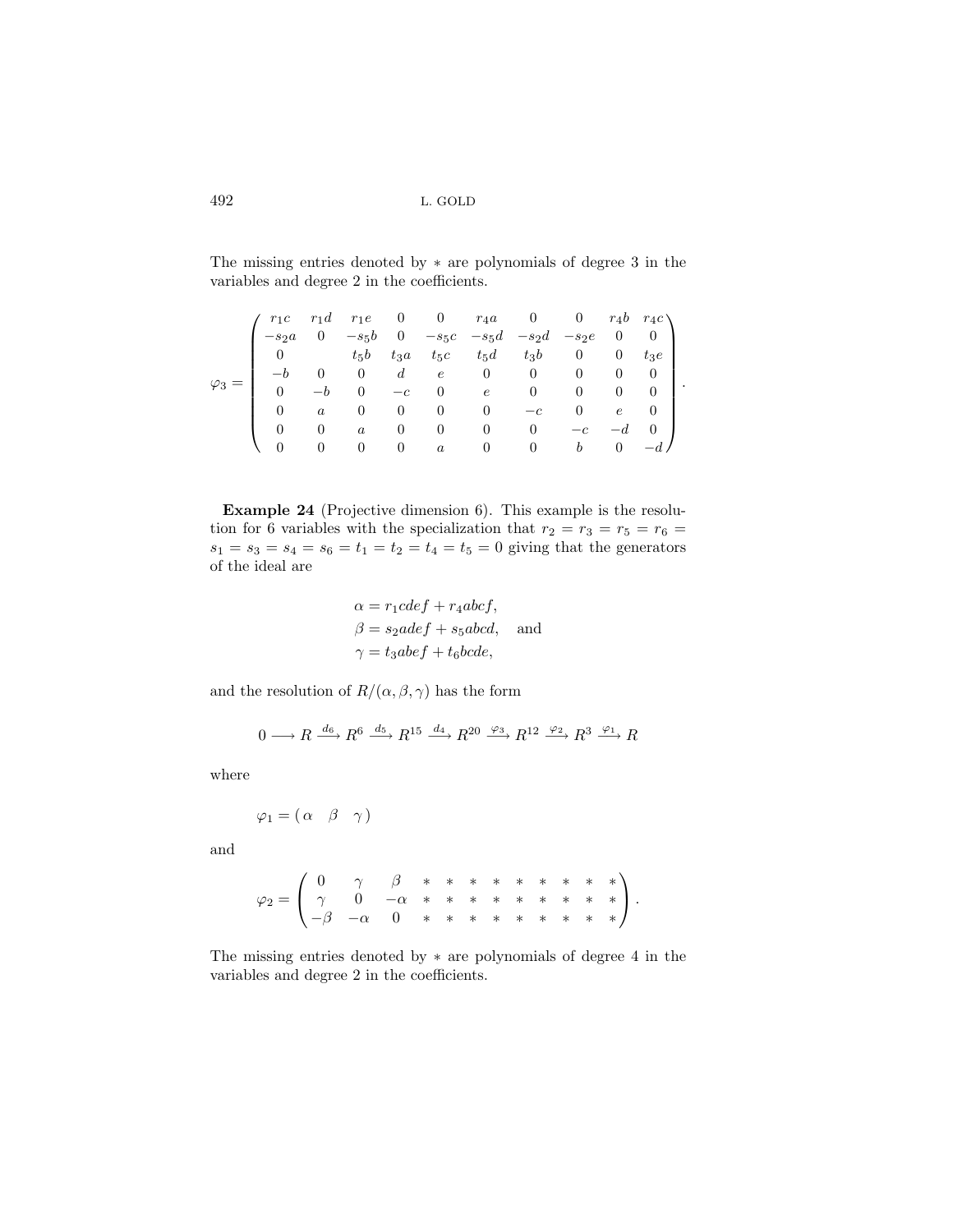The matrix  $\varphi_3$  is formed of two parts  $\left(\frac{A}{B}\right)$  where

|  |  |  | $A = \begin{pmatrix} r_1 & 0 & 0 & r_4 & 0 & 0 \ 0 & 0 & t_3 & 0 & 0 & t_6 \ 0 & s_2 & 0 & 0 & s_5 & 0 \end{pmatrix}$ |  |  |  |  |  |  |  |  |
|--|--|--|-----------------------------------------------------------------------------------------------------------------------|--|--|--|--|--|--|--|--|
|  |  |  |                                                                                                                       |  |  |  |  |  |  |  |  |
|  |  |  |                                                                                                                       |  |  |  |  |  |  |  |  |
|  |  |  |                                                                                                                       |  |  |  |  |  |  |  |  |
|  |  |  |                                                                                                                       |  |  |  |  |  |  |  |  |
|  |  |  |                                                                                                                       |  |  |  |  |  |  |  |  |
|  |  |  |                                                                                                                       |  |  |  |  |  |  |  |  |

and

$$
B = \begin{pmatrix}\n-b & 0 & 0 & 0 & d & e & -f & 0 & 0 & 0 \\
0 & -b & 0 & 0 & -c & 0 & 0 & e & -f & 0 \\
0 & 0 & -b & 0 & 0 & -c & 0 & -d & 0 & -f \\
0 & a & 0 & 0 & 0 & 0 & 0 & 0 & 0 & 0 \\
0 & 0 & a & 0 & 0 & 0 & 0 & 0 & 0 & 0 \\
0 & 0 & 0 & a & 0 & 0 & 0 & 0 & 0 & 0 \\
0 & 0 & 0 & 0 & 0 & a & 0 & 0 & 0 & 0 \\
0 & 0 & 0 & 0 & 0 & 0 & 0 & 0 & 0 & 0 & 0 \\
0 & 0 & 0 & 0 & 0 & 0 & 0 & 0 & 0 & 0 & 0 & 0 \\
0 & 0 & 0 & 0 & 0 & 0 & 0 & 0 & 0 & 0 & 0 & 0 \\
0 & 0 & 0 & 0 & 0 & 0 & 0 & 0 & 0 & 0 & 0 & 0 \\
0 & 0 & 0 & 0 & 0 & 0 & 0 & 0 & 0 & 0 & 0 & 0 \\
0 & 0 & c & 0 & d & e & 0 & 0 & 0 & 0 & 0 \\
0 & 0 & 0 & 0 & 0 & 0 & 0 & -d & 0 & -f & 0 \\
0 & 0 & 0 & 0 & 0 & 0 & 0 & 0 & -d & -e & 0 \\
0 & 0 & 0 & 0 & 0 & 0 & 0 & 0 & c & 0 & -e\n\end{pmatrix}
$$

**5.2 Random examples.** For projective dimension 7, none of the possible simple specializations, that is, setting some of the coefficients to be zero, of resolutions above give a resolution with the desired tail. In fact, they do not even give a projective dimension 7 resolution. So we were led to ask whether projective dimension 7 and higher binomial resolutions exist. Finding such resolutions turns out to be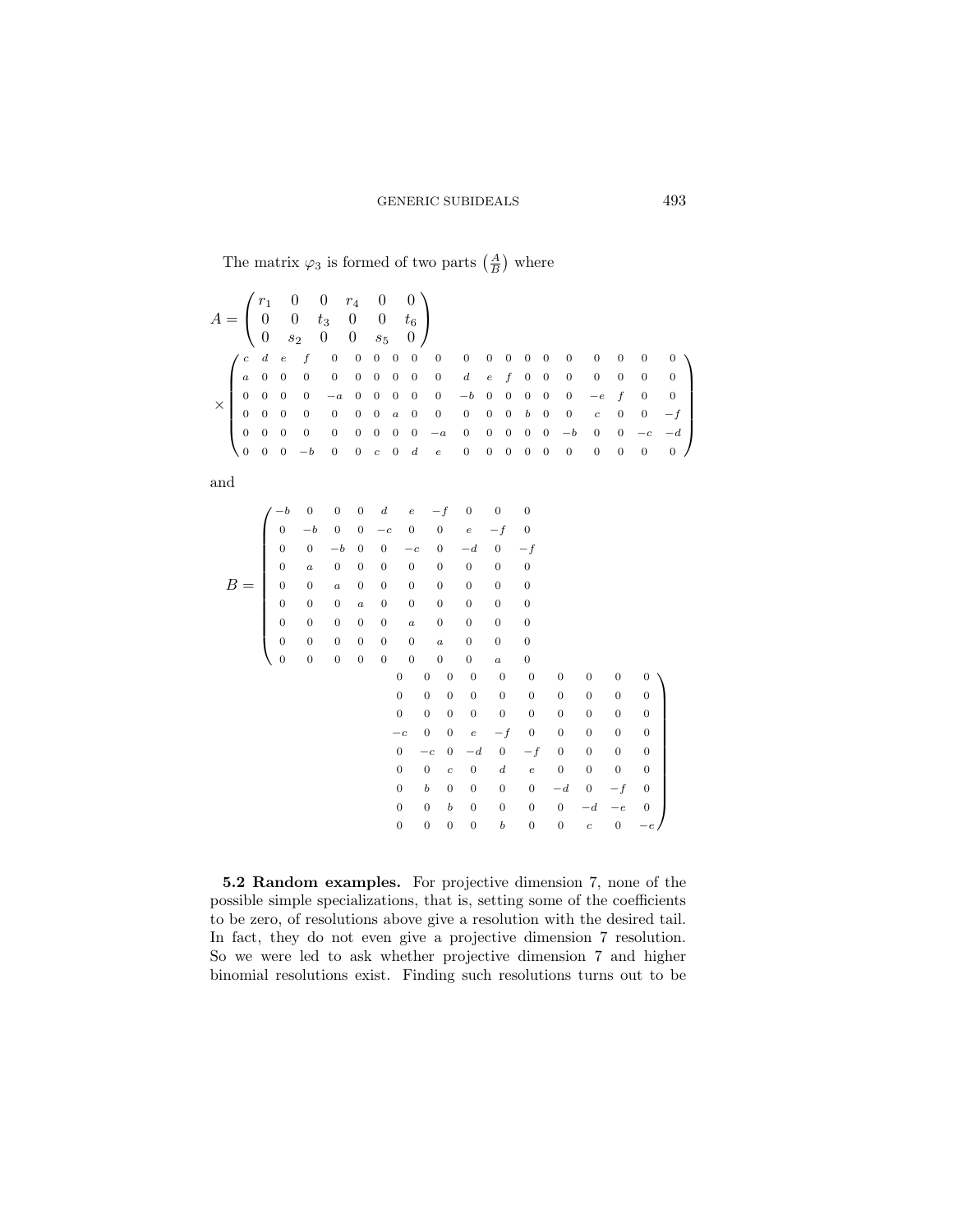a daunting task. We searched for examples by checking millions of randomly produced 3-generated binomial ideals using Macaulay 2 [**13**]. The result was a number of examples having projective dimension 7 and a few having projective dimension 8. We display one of each below. The remainder may be found in [**12**].

Here is the projective dimension 7 ideal having the smallest number of variables and degrees of generators of the ones we found. It has 7 variables and generators of degree 8.

$$
\alpha = a^3 c^3 df + ab^2 c e g^3
$$
  

$$
\beta = ac^2 df g^3 + b^2 e^2 f g^3
$$
  

$$
\gamma = a^3 b^2 c de + b^3 d^2 e f g
$$

This ideal has degree 28, regularity 18 and its resolution has the form

$$
0 \longrightarrow R \longrightarrow R^7 \longrightarrow R^{22} \longrightarrow R^{39} \longrightarrow R^{39} \longrightarrow R^{18} \longrightarrow R^3 \longrightarrow R.
$$

Here the projective dimension 8 ideal is found having the smallest number of variables and degrees of generators. It has 10 variables and generators of degree 15.

$$
\alpha = ac^3d^3f^2ghi^4 + bc^2d^3eg^2hi^3j^2 \n\beta = b^3c^2efg^2hi^3j^2 + a^2b^4d^2f^2ij^4 \n\gamma = a^3c^3def^3g^3h + a^4b^3ef^3ghij.
$$

This ideal has degree 103, regularity 40 and its resolution has the form

$$
0 \longrightarrow R \longrightarrow R^{10} \longrightarrow R^{42} \longrightarrow R^{96} \longrightarrow R^{130} \longrightarrow R^{100}
$$

$$
\longrightarrow R^{35} \longrightarrow R^3 \longrightarrow R.
$$

A projective dimension 9 3-generated binomial ideal has not yet been found. It is unknown whether or not it exists. Further searching could prove fruitful. Another approach, in the manner of Kohn's method in [**14**], would be to try to find a way to reduce the number of generators while preserving their binomial nature and the projective dimension of the ideal.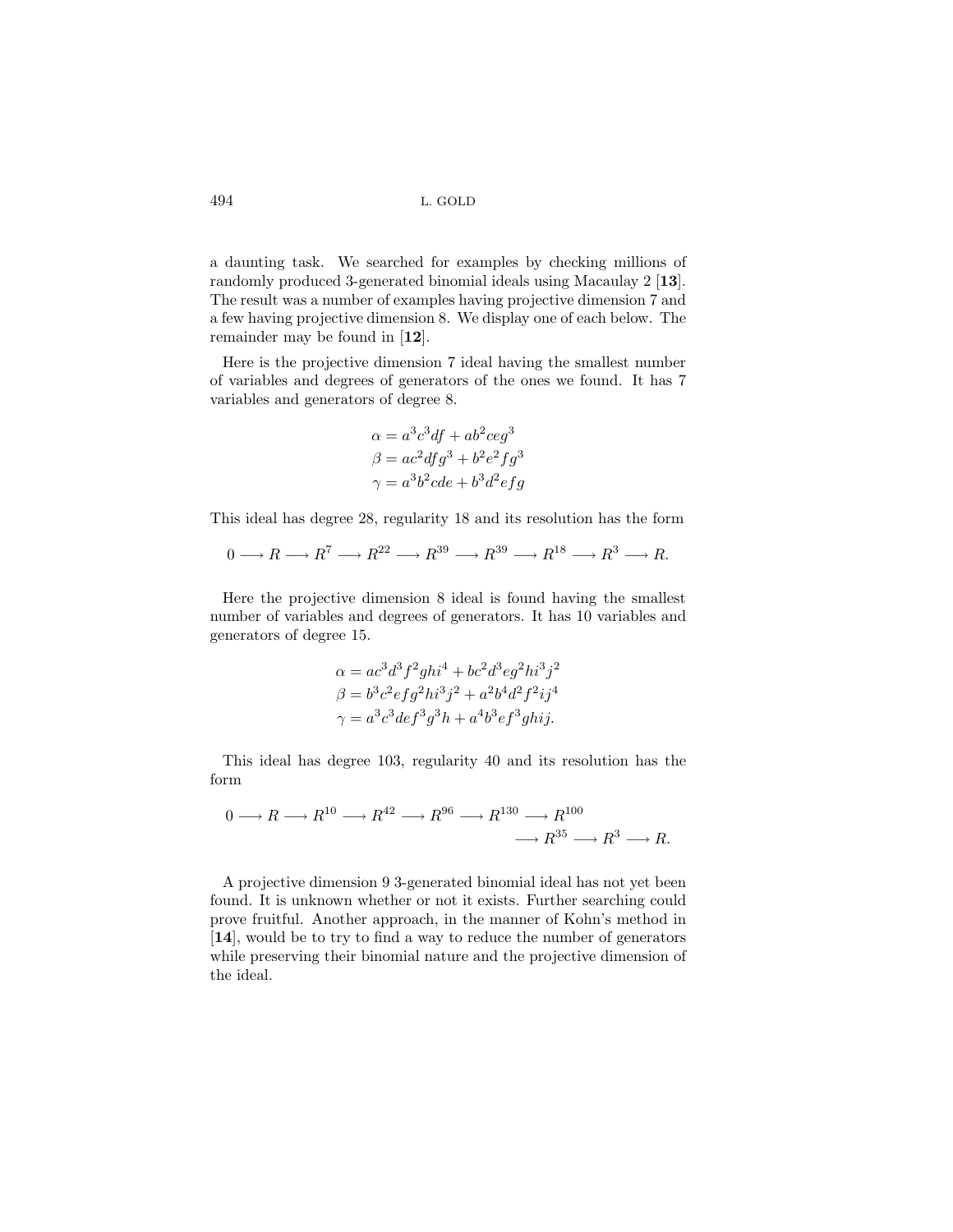**6. Further directions.** The method of this paper for finding ideals tail resolution equivalent to the ideal  $(x_1, \ldots, x_n)$  leads to a number of other questions about tail resolution equivalent ideals. For instance, are there conditions on an ideal that ensure that a 3-generated tail resolution equivalent ideal with monomial or binomial or certain degree generators exists? Is it always possible to find representatives of a tail resolution equivalence class which are generated by binomials? What about ones generated by monomials?

There are also open questions about the particular construction used to generate  $G(n)$ . Is it possible to extend this method to all complete intersections or is there something special about the ideal of  $n$  variables? Perhaps understanding better the relation between the graphs and the ideals would lead to a more general method. We could also try starting with other graphs. Initial investigations into creating ideals from other graphs, however, were not promising. Also, what if we use this process for constructing 3-generated ideals on some other ideal and end up with a sequence that is not exact? Would the homology of this sequence tell us anything interesting about the ideal or the method?

**Acknowledgments.** The author thanks Mike Stillman for all his advice and patience while she was finishing her dissertation. She also thanks André Galligo and everyone in Nice for their kindness during her visit in which she started this project. Finally, thanks to Hal Schenck for encouragement and proofreading.

#### REFERENCES

**1.** A. Aramova and J. Herzog, *Almost regular sequences and Betti numbers*, Amer. J. Math. **122** (2000), 689-719.

**2.** A. Aramova, J. Herzog. and T. Hibi, *Ideals with stable Betti numbers*, Adv. Math., vol. 162, 2000, pp. 72-77.

**3.** W. Bruns, "Jede" endliche freie Auflösung Ist freie Auflösung eines von drei *elementen erzeuten Ideals*, J. Algebra **39** (1976), 429 439.

**4.** , *The Buchsbaum-Eisenbud structure theorems and alternating syzygies*, Comm. Algebra 15 (1987), 873-925.

**5.** W. Bruns and J. Herzog, *Cohen-Macaulay rings*, Cambridge Stud. Adv. Math., vol. 39, Cambridge Univ. Press, Cambridge, 1993.

**6.** D.A. Buchsbaum and D. Eisenbud, *What makes a complex exact*, J. Algebra **25** (1973), 259-268.